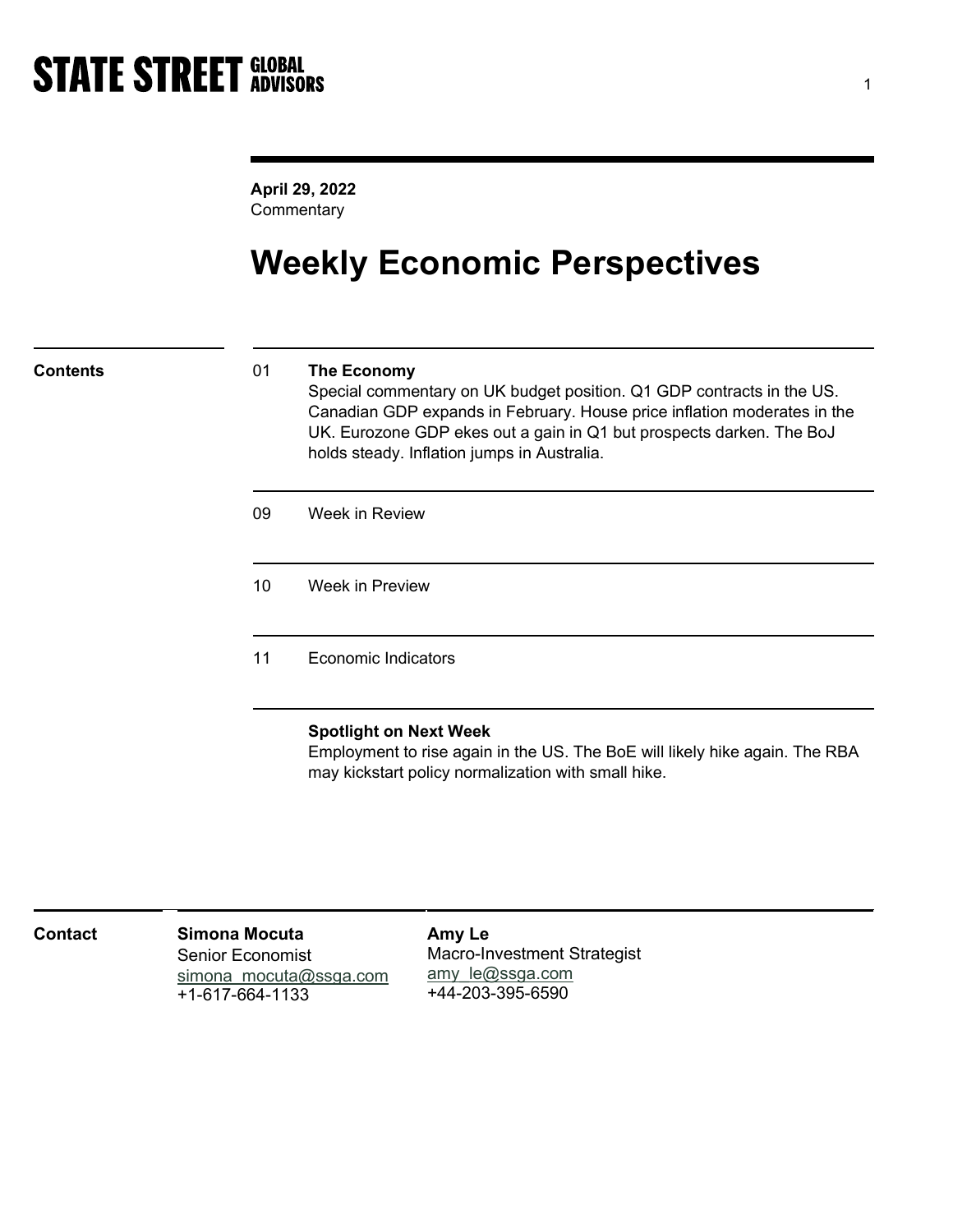UK Budget Position UK economic growth is decelerating rapidly this year amid surging inflation, tax increases, and external shocks. The increase in the energy price cap, the reversal of the hospitality VAT cut, rising raw material costs, and upward pressure on energy and commodity prices exacerbated by the Ukraine war have pushed the UK headline inflation to a 30-year high of 7.0% y/y in March. UK inflation is projected to remain elevated for longer, eroding real incomes, consumer spending, and overall growth.

> Despite economic headwinds, the UK budget has continued to recover from the pandemic quickly. The medium-term revenue outlook continues to get stronger as growth in tax receipts has exceeded growth in nominal GDP. In particular, the UK Office for Budget Responsibility (OBR) has revised up the receipts by 4% given the strong growth in tax paid by high income-earners and by corporates. Meanwhile, the withdrawal of pandemic-related fiscal support, which the OBR estimates to have amounted to £310 billion will lead to lower borrowing this year. Although debt interest spending has risen, the budget deficit is forecast to be £128 billion, equivalent to 5.4% of GDP in 2021-22, more than 60% lower than its peacetime record of £322 billion (15% of GDP) in 2020-21. Coupled with the tax increases, the ending of government pandemic-related support and tax revenues improving with the economy recovery means that borrowing is likely to decline further over the coming years, as shown in Figure 1.



Figure 1: UK Public Sector Net Debt, % of GDP

Sources: SSGA Economics, OBR

Taxes will continue to be the main contributor to the UK's public sector income. For 2022-23, taxes are forecasted by the OBR to contribute around 90% to the total income, with income taxes accounting for 43% of the public sector receipts, followed by VAT (16%) and corporation taxes (7%). Total receipts are forecasted to rise by 19% over the next five years, at faster pace than the growth of the economy.

Over the next five year, public spending is forecast to increase in terms of cash and well above the pre-pandemic level. However, the pace of increase is expected to be lower than the growth rate of nominal GDP, thus, public spending is forecast to be on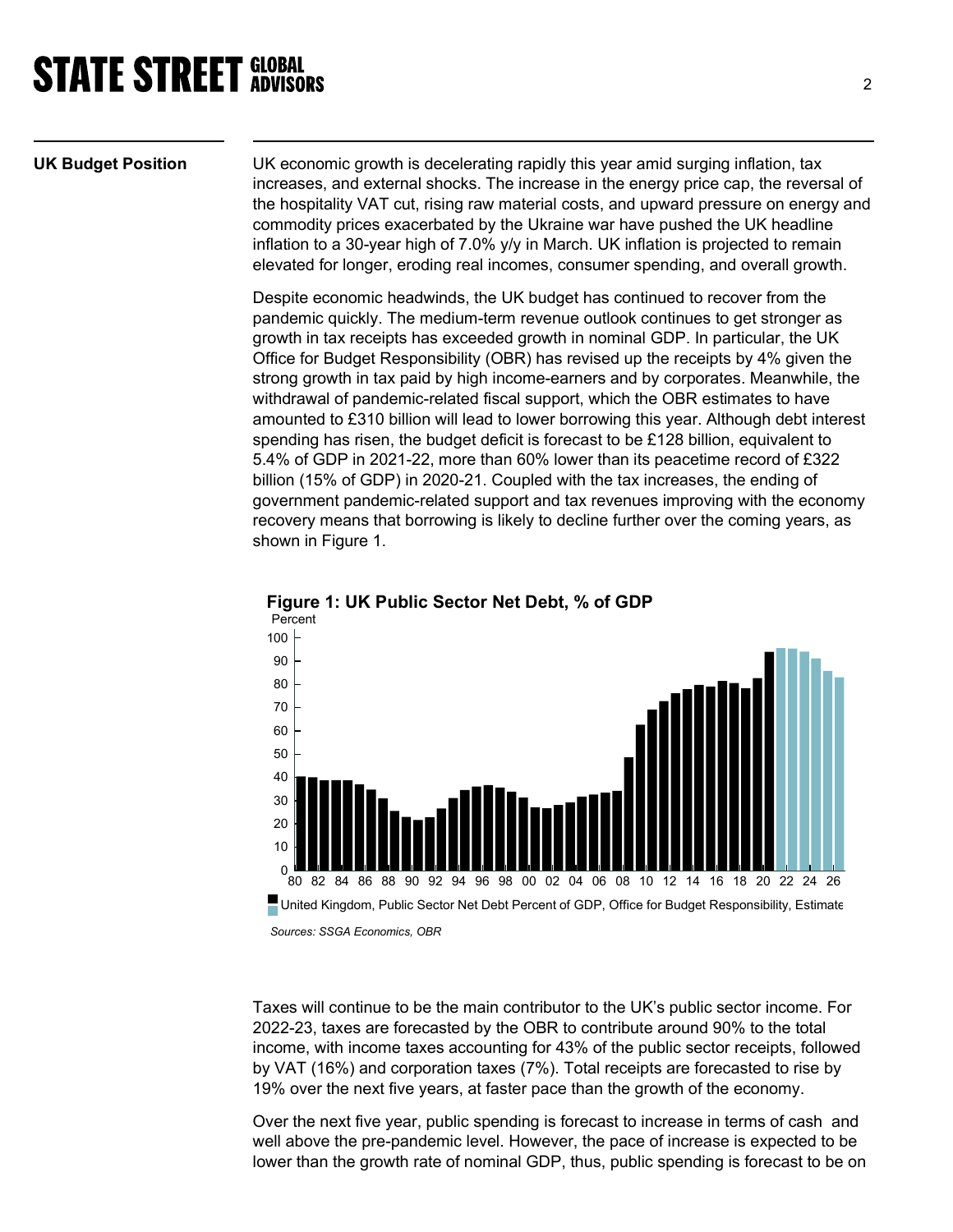a downward trending path as a share of GDP although inflation might likely push up some of welfare spending and debt interest spending, which is also impacted by higher interest rates. Elevated inflation is expected to have most impact on debt interest costs for the year 2022-23, with the OBR forecasting that debt interest spending will reach all-time high of £83.0 billion, and equivalent to 3.3% of GDP, its highest share since 1988-89. After that, debt interest spending is expected to fall to 1.6% of GDP in 2026-27, or £47.3 billion, but still remaining well above the level seen in 2020-21 (1.1% of GDP or £23.7 billion).

Many governments have borrowed heavily during the pandemic, leading to higher budget deficits. Across G7 countries, the UK is only behind the US in terms of net borrowing relative to economic size (Figure 2). Government's borrowing during the pandemic has led public sector net debt in the UK surging to a level last seen in the early 1960s, relative to the size of the economy. At the end of 2020-21, public sector net debt in the UK was £2.1 trillion, or 94% of GDP, up significantly from 82.7% in 2019-20. The share is expected to slightly exceed 95% for 2021-22 and 2022-23 before coming back closer to its pre-covid level of 83.1% in 2026-27.



Figure 2: G7 General Government Net Borrowings, % of GDP, 2020

Sources: SSGA Economics, OECD

While the UK public finances continues to recover from the pandemic, inflationary pressure and covid still present certain risks to the fiscal outlook. The sustained increase in global energy prices and higher for longer inflation exacerbated by the Ukraine war could lower potential output, eroding real income and budget for the UK, damaging fiscal prospects. In addition, Covid remains as a risk although part of the uncertainties have been reduced by vaccines.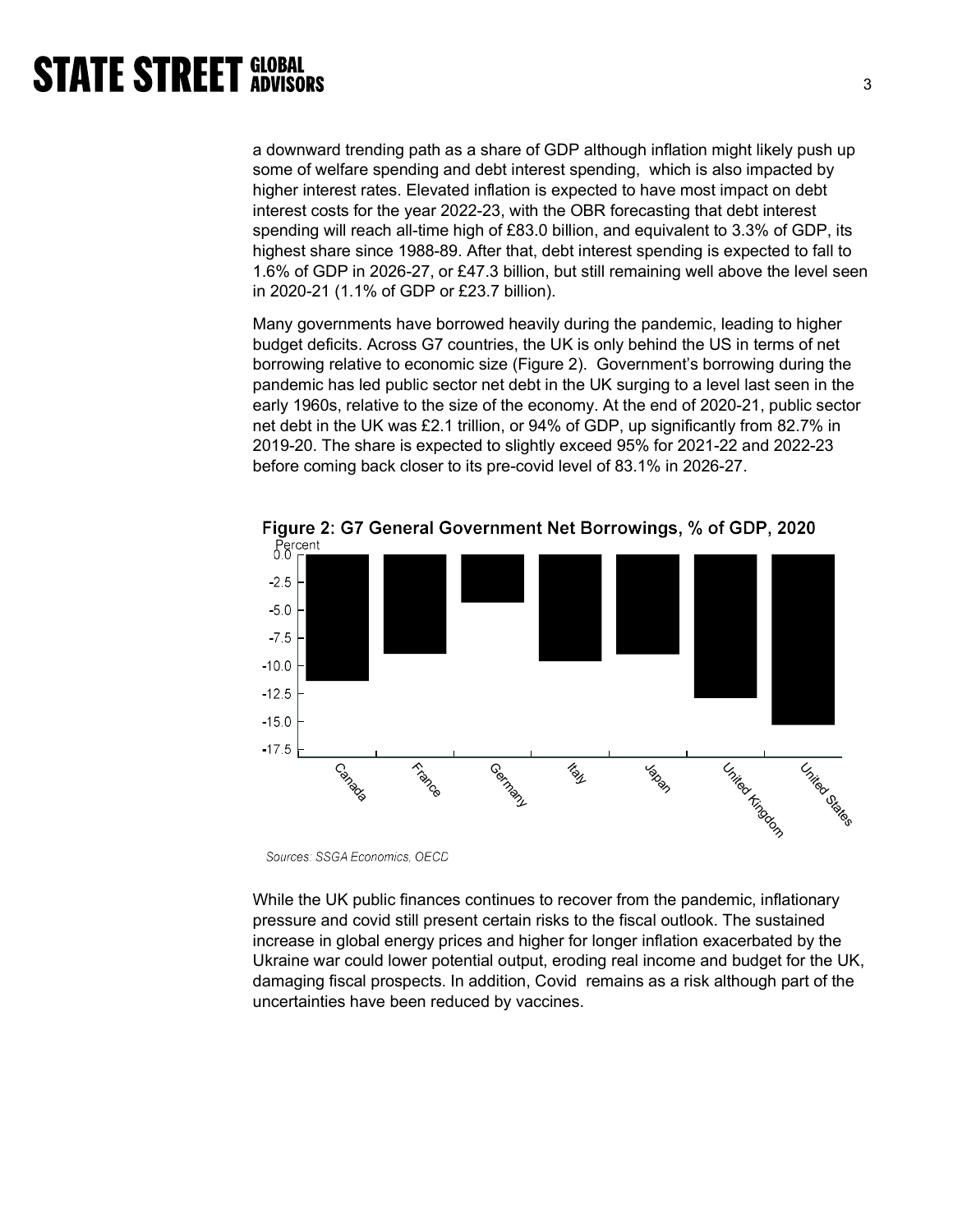The Economy Mixed macro data reinforce expectations of expeditious Fed policy normalization.

US US The underlying state of the US economy is definitely better than what the 1.4% saar (seasonally adjusted annualized) decline in first-quarter GDP would suggest. However, there are some sources of risk that could limit both the strength of the second-quarter rebound and the subsequent performance during the second half of the year. The best news in the report was the strength in fixed investment, particularly business investment. The worst was the massive deterioration in the real trade deficit, now at a new record. The latter subtracted a massive 3.2 percentage points (ppt) from GDP growth, more than offsetting the combined contributions from household consumption (+1.8 ppt) and fixed investment (+1.3 ppt). This drag is almost certain to subside (or even reverse) next quarter but in the context of subdued external demand and a sharply stronger dollar, the near-term improvement may not be quite as much as hoped for; especially since some of our investment spending is also satisfied via imports. By contrast, it is possible that the detraction from inventory accumulation (- 0.8 ppt) could actually worsen. If so, this should not be a surprise at all given that inventories had added an extreme and unsustainable 5.4 ppt to the fourth-quarter GDP performance. We see real risks around this inventory normalization process. So long as goods demand remains robust, there need not be an abrupt reversal in inventory accumulation, but current levels of goods demand appear excessive. While goods consumption actually peaked a year ago and goods spending was flat in the first quarter, level-wise this remains more than 15% higher than end-2019 levels. As such, it not only could but even should revert lower in coming quarters, hampering overall consumer spending growth despite further improvements in services demand. Declining real incomes amid high inflation may speed up that process, which could prove bumpy, heightening the odds of additional negative GDP prints over the next several quarters.



Figure 3: First-Quarter Contraction In US GDP

Sources: Macrobond, SSGA Economics, BEA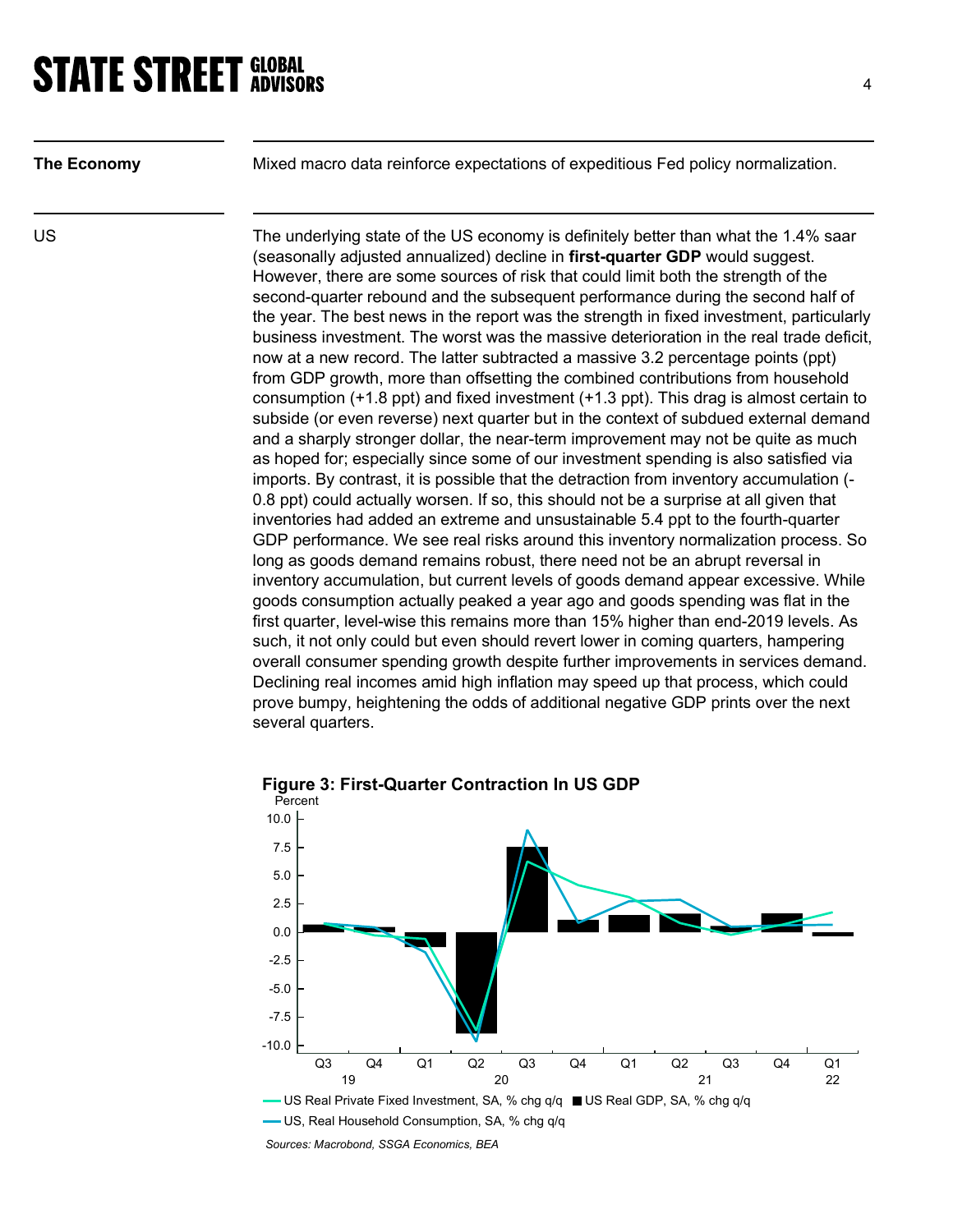While not our base case (the starting point for our Q2 real GDP growth estimate is close to 3.0% saar), it wouldn't take extreme disappointments on individual components to deliver another negative print (and with it, a technical recession) in the second quarter. It is, above all, a matter of timing, and whether these disappointments would occur concomitantly or sequentially. In any event, we will be downgrading fullyear GDP growth in the June forecast update.

The surge in the employment cost index (ECI) during the first quarter will worry the Fed a lot more than the decline in GDP. Recall that it was the increase in third quarter ECI (+1.2% q/q) that quickened the Fed's hawkish pivot late last year. As such, the latest 1.4% q/q jump (even though it may prove to reflect peak momentum) will only strengthen the view that policy normalization must happen quickly. If there was any caveat to the labor cost surge it is that the benefits component is where the biggest acceleration occurred. Benefits growth doubled to 1.8% q/q in Q1, while wage and salaries growth quickened two tenths to 1.2% q/q. The latter wasn't quite as acute as the 1.5% jump recorded in the third quarter but it is well above recent historical norms. Overall ECI inflation accelerated five tenths to 4.5, with wages up 4.7% y/y and benefits up 4.1% y/y.

While wages and salaries represent a cost to employers, they are the main source of income for consumers. Nominal personal income grew 0.5% in March, aided by a 0.6% rise in wage and salary income. However, elevated inflation more than offset these gains, leaving real disposable income 0.4% lower than in February. Spending was a little better than expected, up 1.1% in nominal and 0.2% in real terms. That was made possible by a further decline in the **personal savings rate**, now at 6.2%. Upward revisions to the prior couple of months means that the March saving rate is only a tenth lower than where we thought it had been in February. However, it is now the lowest since December 2013. Price pressure remain intense, especially in energy. Headline PCE (personal consumption expenditure) prices rose 0.9% and core PCE prices increased 0.3%. While the former measure of inflation accelerated three tenths to 6.6% y/y, the latter moderated one to 5.3% y/y.

The surge in home prices in February could fairly be described as shockingly large. The seasonally-adjusted Case-Shiller 20-City composite price index jumped a record 2.4% during the month, while the seasonally adjusted FHFA measure posted a record 2.1% increase. The corresponding measures of home price inflation accelerated 1.3 percentage points (ppt) to 20.2% y/y, and 1.1 ppt to 19.4% y/y, respectively. The former market a new Covid era high while the latter matched last July's peak. How should we interpret this data? Is this evidence that the supplydemand imbalance is so great that nothing will be able to stop the acute price appreciation? We do not believe so. In fact, it seems more likely that February's data is the last big hurrah before rising interest rates start impacting prices. For a property to have closed in February, offers most likely will have been made in mid-January or even earlier, namely right after the Fed's big hawkish pivot at the December meeting. There probably was a sense of desperation among buyers to secure purchases before mortgage rates spiked and that competition resulted in these outsized price gains. We believe the data over the next few months will turn noticeably softer, although the reality of insufficient supply will certainly put a floor under prices.

To be sure, pending home sales continue to decline at a rapid pace. They dropped another 1.2% in March, a fifth consecutive decline that left them 8.9% lower than a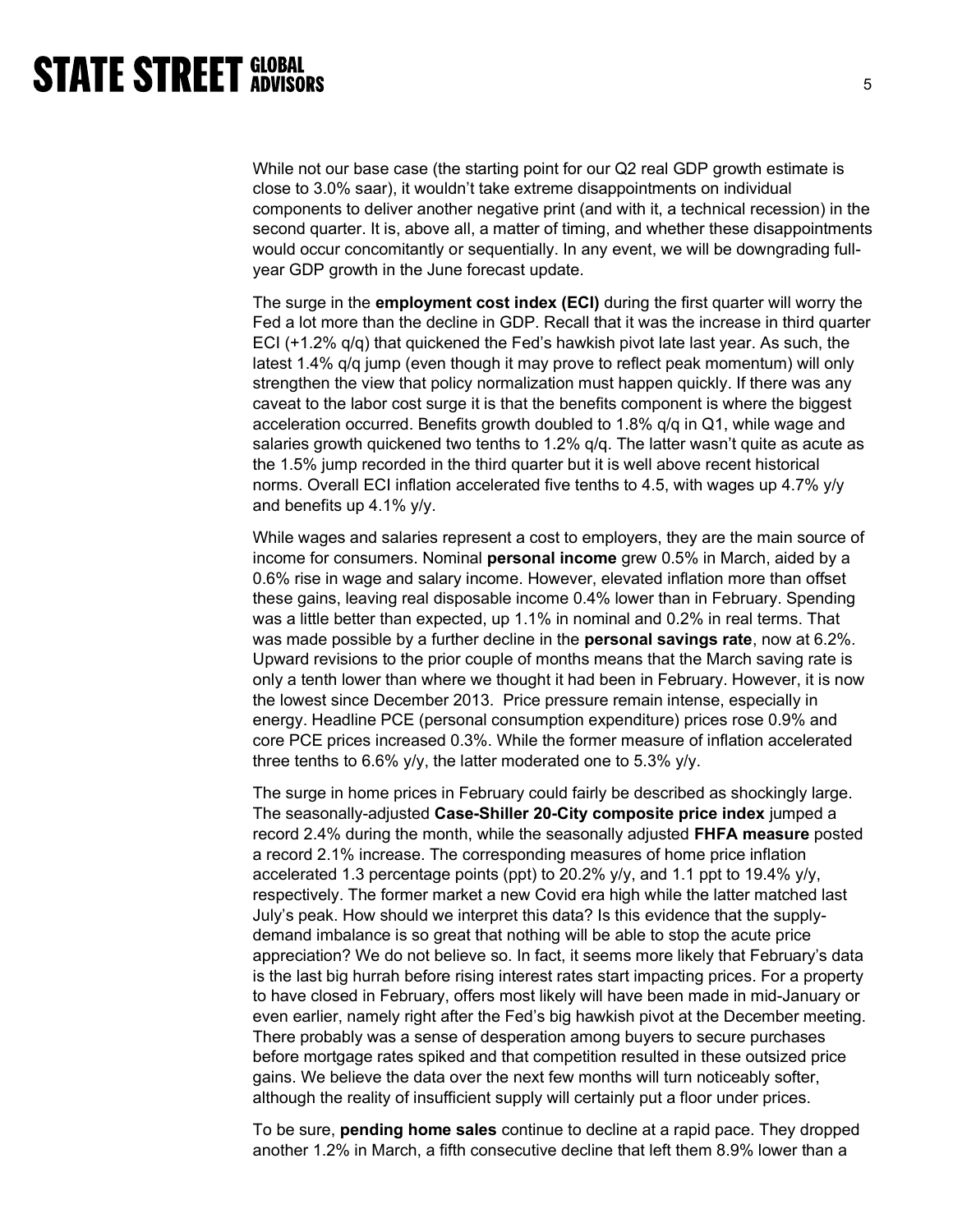year earlier. New single family home sales dropped 8.6% in March, the third consecutive decline that left them 12.6% below the March 2021 level. Inventory improved to 6.4 months' worth of sales, the highest level for any March since 2011, when the market was just emerging from a deep multi-year slump. The median price rose 21.4% y/y, a four-month high.

Canada **Canada's real GDP** rose by 1.1% in February, noticeably better than market expectations for an 0.8% gain. This is also the largest monthly growth rate since March 2021, as broad-based growth across most sectors contributed to the ninth consecutive monthly expansion in economic output. Both services-producing (+0.9%) and goods-producing (+1.5%) industries were up. Most sectors increases including accommodation and food services (+15.1%), transportation and warehousing (+3.1%), arts, entertainment and recreation (+8.4%), and construction (+2.7%).



Figure 4: Strong February GDP Performance In Canada

Sources: SSGA Economics, StatCan

UK **House prices** increased less than expected this month after fast expanding in March. Annual price growth slowed to 12.1% in April from March's 18-year high of 14.3%, after a 0.3% monthly increase which was the smallest since September. Despite strong job market, housing market is losing momentum due to stretched affordability and real incomes eroded by elevated inflation.

Eurozone Sadly, while it was good to see **eurozone GDP** expand by 0.2% q/q during the first quarter, the war in Ukraine suggests performance will deteriorate going forward. There were already warning signs in the 0.2% q/q contraction in Italian GDP and the flat read on French GDP during the quarter. German GDP, which had contracted in Q4, managed a 0.2% gain, but that is unlikely to last given threats to consumer spending and industrial production amid surging prices and uncertain energy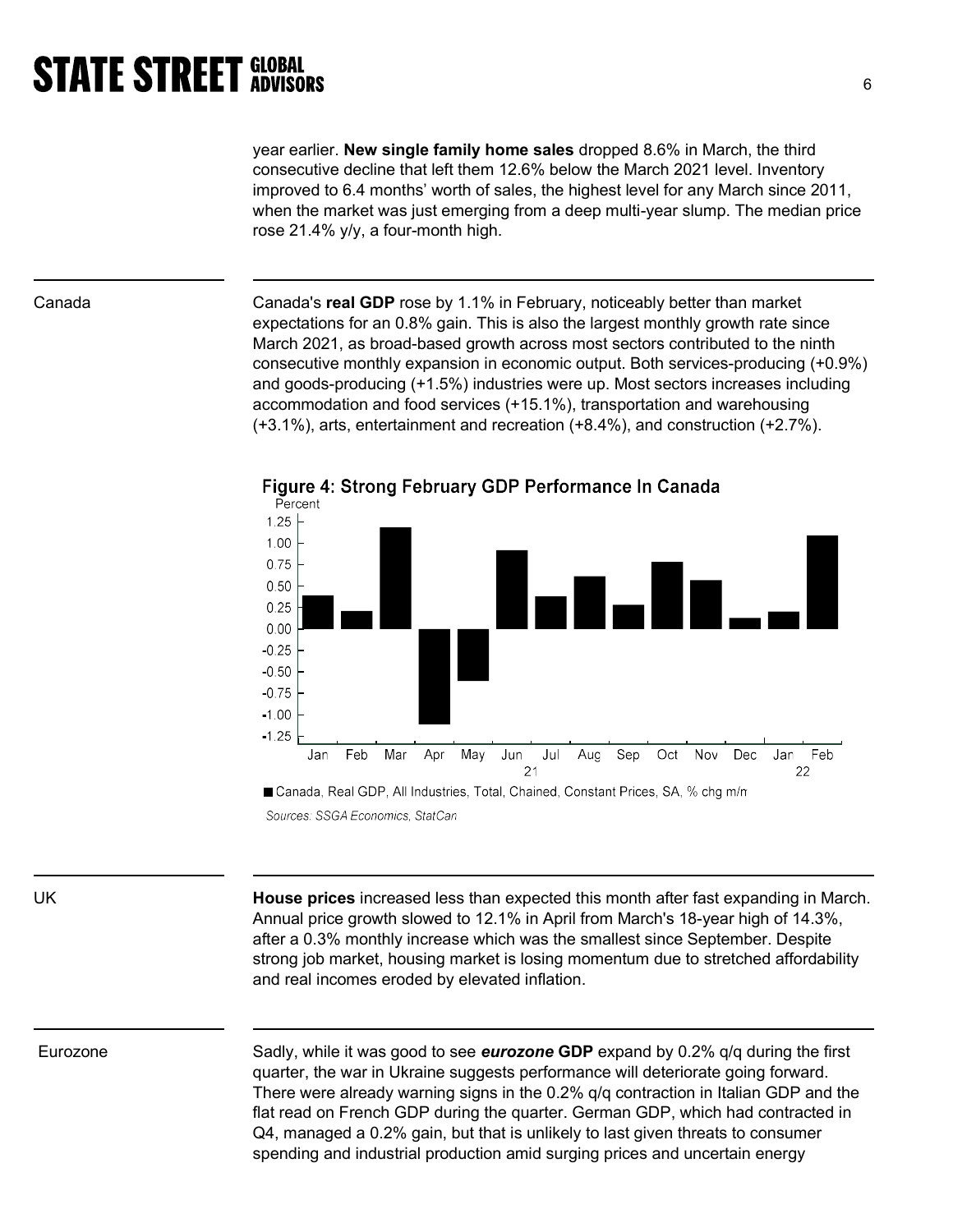| supplies. Performance during the quarter was driven by the region's smaller               |
|-------------------------------------------------------------------------------------------|
| economies, particularly Portugal (+2.6% $q/q$ ), Austria (+2.5% $q/q$ ) and Latvia (+2.1% |
| $q/q$ ). Producer and consumer price inflation has surged across the region this year,    |
| with Italian PPI inflation hitting 46.5% y/y in March and French PPI reaching 26.5%       |
| y/y. Margin squeezes are likely to deter investment, undermining a source of growth       |
| even as consumer spending itself falters under pressure from declining purchasing         |
| power. First-quarter real eurozone GDP was 5.0% higher than a year earlier.               |

The combination of high inflation and the war in Ukraine—which not only exacerbated the former but threatens energy rationing in coming months—has caused German consumer confidence to crumble. The GfK index of consumer sentiment collapsed 11 points to -26.5 in the May reading, worse than even the May 2020 Covid low. Don't expect the German consumer to spend much under these circumstances! It is also notable that, having handily outperformed France and Italy during the euro crisis, German consumer confidence seems to be lagging regional peers now. Still, the story is one of acute weakness everywhere, with French consumer sentiment now also through its 2020 low, and Italian consumer sentiment having lost all last year's improvement to settle not much above the Covid lows either.

Japan The Japanese macro data has been disappointing for quite a while and none that changed with the latest updates. Both the retail sales and industrial production data for March came in weaker than expected. Both remain weak, with the former up just 0.9% y/y and the former down 1.7% y/y. Meanwhile, producer price inflation remains soft at 1.3% y/y, putting a lid on CPI inflation despite rising commodity prices.

> In light of this, it is not that surprising to see the Bank of Japan holding steady on policy. Indeed, at its meeting this week, the BoJ left its policy parameters unchanged despite the substantial yen depreciation recently. The BoJ does not believe that the recent uptick in domestic inflation (still sub-2.0%) and the rise in global commodity prices are likely to sustainably lift Japanese inflation or inflation expectations. Meanwhile, yen depreciation is seen acceptable so long as it does not occur in a volatile fashion that interferes with business planning. In fact, to the extent that a lower yen improves Japan's external competitiveness, it can be growth-accretive.

Australia We had been saying for some time that the labor market was signaling the RBA to start raising rates but now the inflation data have joined that chorus. Consumer prices rose 2.0% during the first quarter, up sharply from the already rapid 1.3% increase recorded in Q4. Core prices, such as the trimmed mean and weighted median rose at somewhat slower yet still rapid rates of 1.4% q/q and 1.0% q/q, respectively. Headline inflation accelerated sharply to 5.1% y/y, while the trimmed mean and weighted median measures rose to 3.7% and 3.2% y/y, respectively. Both core measures are the highest in more than a decade. Market expectations have shifted drastically in favor of substantial rate hikes by the RBA this year, something the bank has pushed back until very recently. The Bloomberg consensus looks for a 15 basis point hike at the May meeting. In our estimate, however, there is little value in delivering such a small hike, other than pure signaling. However, if the RBA decides the time to change course is right, it could easily deliver a larger hike to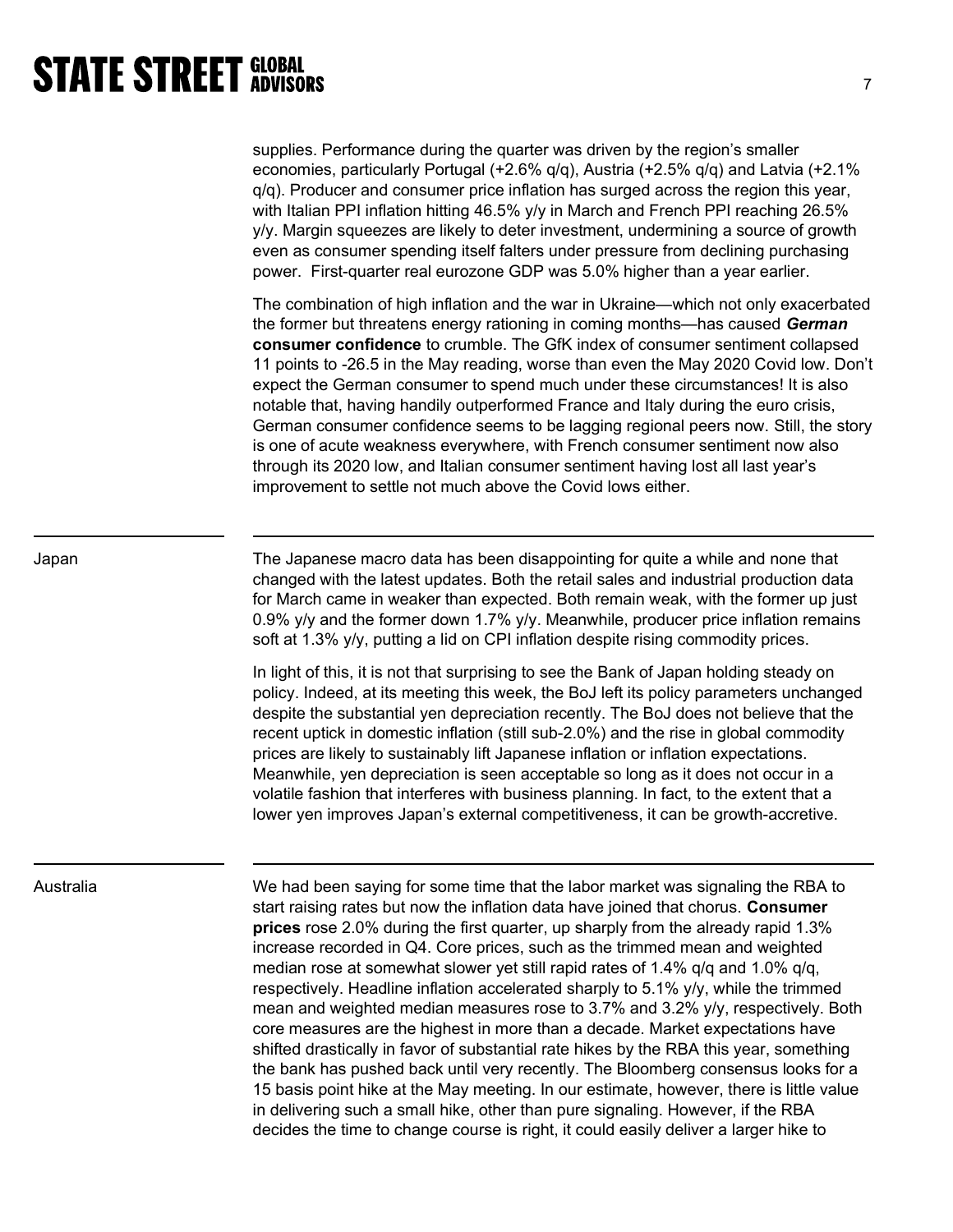kickstart the process. Otherwise, it could delay acting by another month but signal that a larger move is coming. We won't have to wait long to see.



Figure 5: Rising Aussie Inflation Will Force The RBA Off The Sideline Percent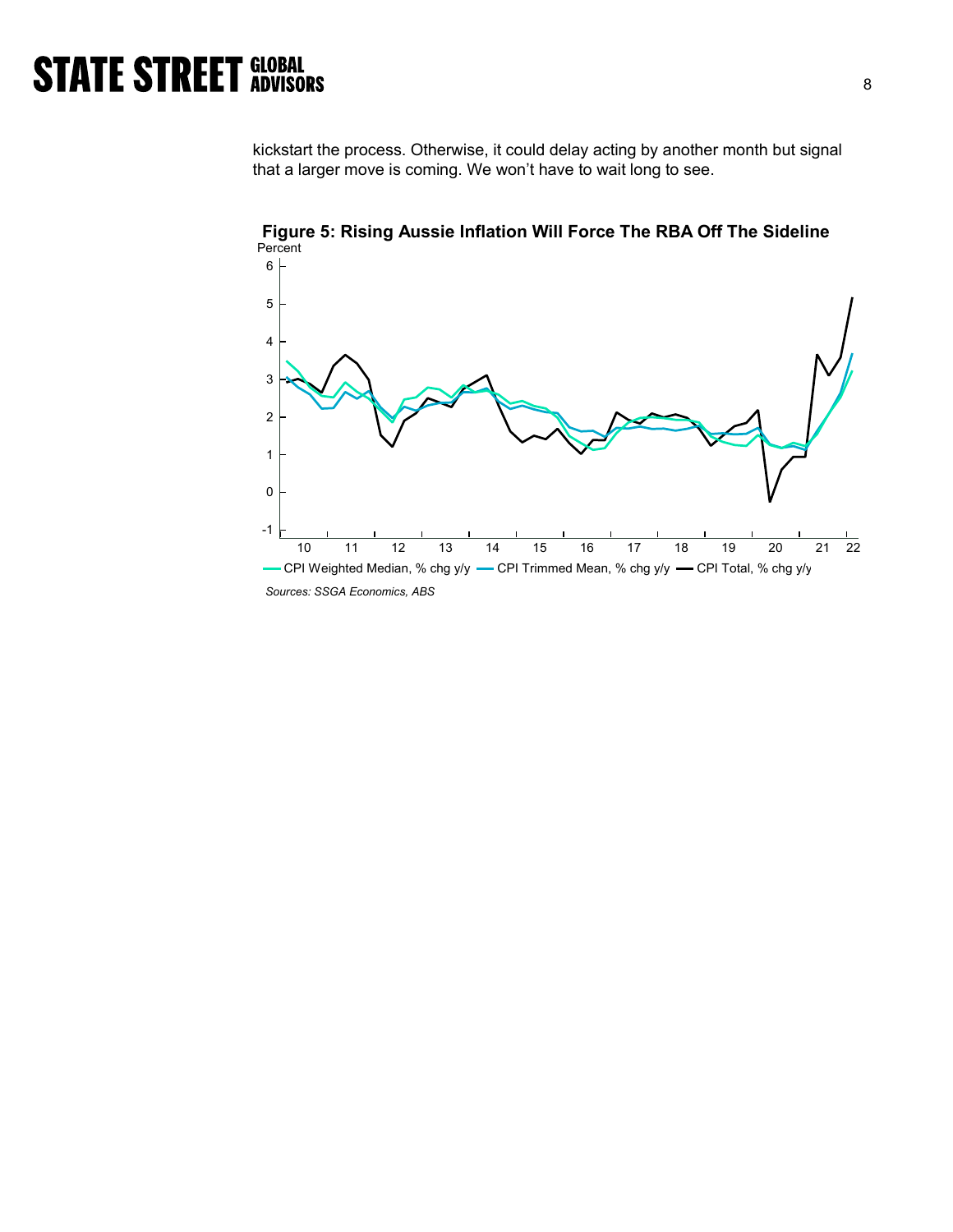# **STATE STREET GLOBAL STATE STREET GLOBAL**

## Week in Review (April 25 – April 29)

| Country            | Release (Date, format)                   | <b>Consensus</b> | Actual   | Last                     | <b>Comments</b>                                  |
|--------------------|------------------------------------------|------------------|----------|--------------------------|--------------------------------------------------|
| Monday, April 25   |                                          |                  |          |                          |                                                  |
| <b>GE</b>          | IFO Business Climate (Apr)               | 89.3             | 91.8     | 90.8                     | Steady.                                          |
| JN                 | PPI Services (Mar, y/y)                  | 1.2%             | 1.3%     | 1.10%                    | Low, anchoring inflation.                        |
| Tuesday, April 26  |                                          |                  |          |                          |                                                  |
| US                 | Durable Goods Orders (Mar, prelim)       | 1.0%             | 0.8%     | $-1.7\%$ (1)             | Core orders rose 1.0% m/m.                       |
| US                 | FHFA House Price Index (Feb, m/m)        | 1.5%             | 2.1%     | 1.6%                     | Shockingly large but last gasp before softening? |
| US                 | S&P CoreLogic CS 20-City (Feb, m/m)      | 1.5%             | 2.4%     | 1.7%                     | Shockingly large but last gasp before softening? |
| US                 | Conf. Board Consumer Confidence (Apr)    | 106              | 107.3    | 107.6 (1)                | Little change.                                   |
| US                 | New Home Sales (Mar, thous)              | 774              | 763      | 835 $($ 1)               | Down 12.6% y/y.                                  |
|                    | Wednesday, April 27                      |                  |          |                          |                                                  |
| US                 | Pending Home Sales (Mar, m/m)            | $-0.5%$          | $-1.2%$  | $-4.0\%$ (1)             | Fifth consecutive decline.                       |
| <b>GE</b>          | GfK Consumer Confidence (May)            | $-16.5$          | $-26.5$  | $-15.7(\downarrow)$      | Worse than even May 2020 Covid low!              |
| <b>FR</b>          | Consumer Confidence (Apr)                | 92               | 88       | 90 $(1)$                 | Below 2020 low.                                  |
| <b>JN</b>          | Unemployment Rate (Mar)                  | 2.7%             | 2.6%     | 2.70%                    | Labor market is solid.                           |
| AU                 | CPI Trimmed Mean (Q1, y/y)               | 3.4%             | 3.7%     | 2.6%                     | Time for RBA to raise rates!                     |
| Thursday, April 28 |                                          |                  |          |                          |                                                  |
| US                 | GDP (Q1, saar)                           | 1.0%             | $-1.4%$  | 6.9%                     | Big drag from trade.                             |
| US                 | Initial Jobless Claims (23 Apr, thous)   | 180              | 180      | 185 $(f)$                | Extremely low.                                   |
| US                 | Continuing Claims (16 Apr, thous)        | 1,393            | 1,408    | 1,409 $(1)$              | Extremely low.                                   |
| US                 | Kansas City Fed Manf. Activity (Apr)     | 35               | 25       | 37                       | Softer, but not soft.                            |
| <b>GE</b>          | CPI (Apr, y/y, prelim)                   | 7.2%             | 7.4%     | 7.3%                     | Worse to come.                                   |
| IT                 | Consumer Confidence Index (Apr)          | 100.4            | 100.0    | 100.8                    | Has lost all of 2021 gains.                      |
| IT                 | Industrial Sales (Feb, m/m)              | n/a              | 2.8%     | 2.3%                     | Pre-war reading.                                 |
| <b>JN</b>          | <b>BOJ Policy Balance Rate</b>           | $-0.10%$         | $-0.10%$ | $-0.10%$                 | No hawkish pivot here!                           |
| <b>JN</b>          | Retail Sales (Mar, m/m)                  | 1.1%             | 0.9%     | $-0.9%$ ( $\downarrow$ ) | A wash given February data.                      |
| JN                 | Industrial Production (Mar, m/m, prelim) | 0.5%             | 0.3%     | 2.0%                     | Softer than we'd like to see it.                 |
| Friday, April 29   |                                          |                  |          |                          |                                                  |
| US                 | Employment Cost Index (Q1)               | 1.1%             | 1.4%     | 1.0%                     | Very worrisome for Fed.                          |
| US                 | Personal Income (Mar)                    | 0.4%             | 0.5%     | $0.7\%$ (1)              | But real incomes down.                           |
| US                 | Personal Spending (Mar)                  | 0.6%             | 1.1%     | $0.6\%$ (1)              | Savings rate declined to 6.2%.                   |
| US                 | U. of Mich. Sentiment (Apr, final)       | 65.7(p)          | 65.2     | 59.4                     | Close to preliminary read.                       |
| CA                 | GDP (Feb, m/m)                           | n/a              | 1.1%     | 0.2%                     | Largest monthly gain since March 2021            |
| UK                 | Nationwide House PX (Apr, m/m)           | 0.8%             | 0.3%     | 1.1%                     | Slowing down.                                    |
| EC                 | GDP (Q1, q/q, advance)                   | 0.2%             | 0.2%     | 0.3%                     | Welcome, but backward looking.                   |
| <b>GE</b>          | GDP (Q1, q/q, prelim)                    | 0.2%             | 0.2%     | $-0.3%$                  | Welcome, but backward looking.                   |
| <b>FR</b>          | Consumer Spending (Mar, m/m)             | $-0.2%$          | $-1.3%$  | $0.9\%$ (1)              | Not in the least surprising.                     |
| <b>FR</b>          | GDP (Q1, q/q, prelim)                    | 0.3%             | 0.0%     | $0.8\%$ (1)              | Worse to come.                                   |
| <b>FR</b>          | CPI (Apr, y/y, prelim)                   | 4.6%             | 4.8%     | 4.5%                     | Worse to come.                                   |
| <b>FR</b>          | PPI (Mar, y/y)                           | n/a              | 26.5%    | 22.4%                    | Incredibly, it could get worse.                  |
| IT                 | GDP (Q1, q/q, prelim)                    | $-0.2%$          | $-0.2%$  | $0.7\%$ (1)              | Worse to come.                                   |
| IT                 | CPI NIC incl. tobacco (Apr, y/y, prelim) | 6.7%             | 6.2%     | 6.5% $(1)$               | Worse to come.                                   |
| IT                 | PPI (Mar, y/y)                           | n/a              | 46.5%    | 41.3% $(1)$              | Incredibly, it could get worse.                  |
| AU                 | Private Sector Credit (Mar, m/m)         | 0.6%             | 0.4%     | 0.6%                     | OK.                                              |

Source: for data, Bloomberg<sup>®</sup>; for commentary, SSGA Economics.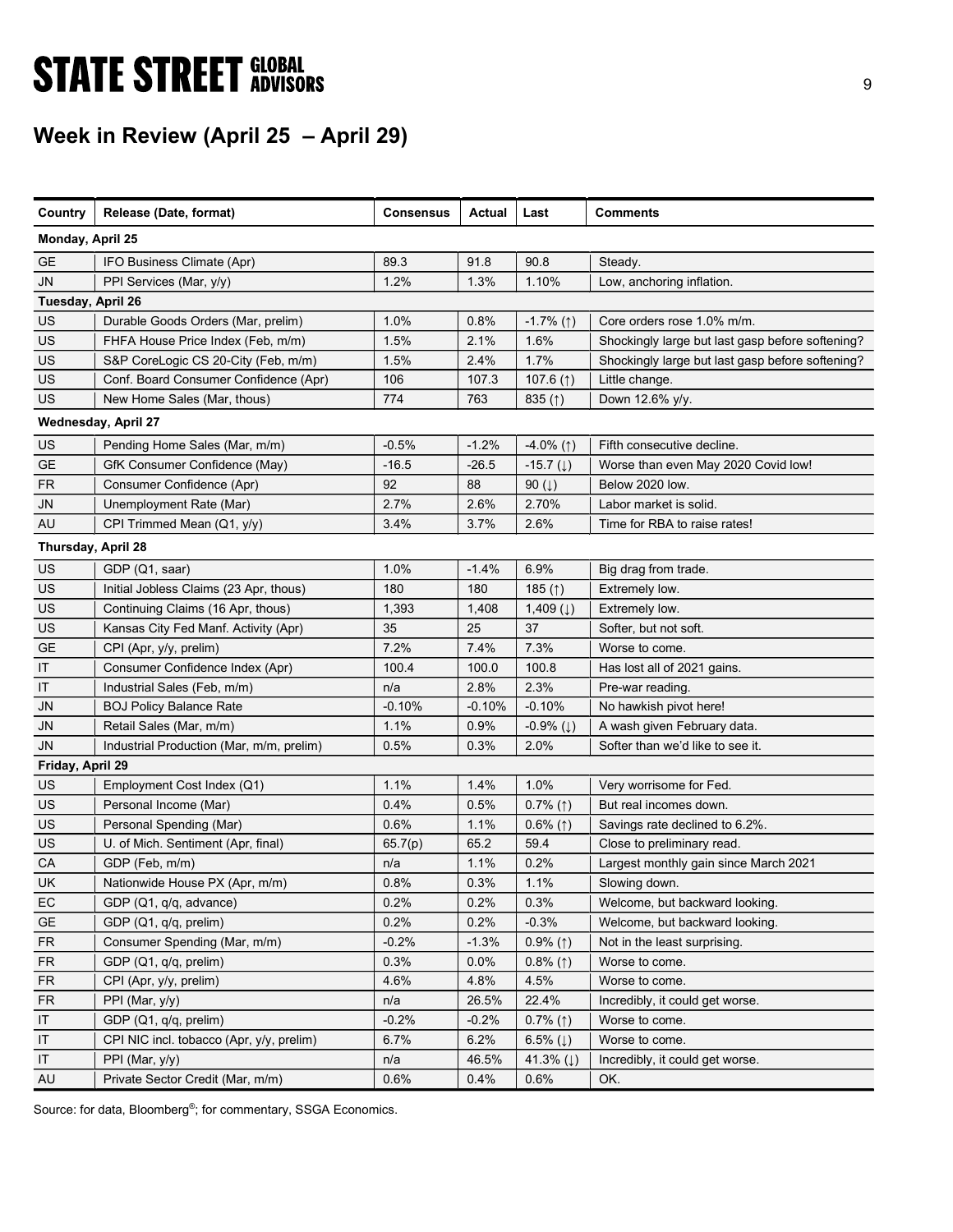# **STATE STREET GLOBAL STATE STREET GLOBAL**

## Week Preview (May 2– May 6)

| Country          | Release (Date, format)                  | <b>Consensus</b> | Last    | <b>Comments</b>                                                 |
|------------------|-----------------------------------------|------------------|---------|-----------------------------------------------------------------|
| Monday, May 2    |                                         |                  |         |                                                                 |
| US               | ISM Manufacturing (Apr)                 | 58.0             | 57.1    | Robust. Price metrics of acute interest.                        |
| EC               | Manufacturing PMI (Apr, final)          | 55.3             | 56.5    |                                                                 |
| <b>GE</b>        | Manufacturing PMI (Apr, final)          | 54.1             | 56.9    |                                                                 |
| <b>FR</b>        | Manufacturing PMI (Apr, final)          | 55.4             | 54.7    |                                                                 |
| IT               | Manufacturing PMI (Apr)                 | 55.0             | 55.8    |                                                                 |
| IT               | Unemployment Rate (Mar)                 | 8.4%             | 8.5%    |                                                                 |
| JN               | Jibun Bank Japan PMI Mfg (Apr, final)   | n/a              | 53.2    |                                                                 |
| JN               | Consumer Confidence Index (Apr)         | 34.9             | 32.8    |                                                                 |
| Tuesday, May 3   |                                         |                  |         |                                                                 |
| US               | Factory Orders (Mar)                    | 1.3%             | $-0.5%$ |                                                                 |
| US               | JOLTS Job Openings (Mar, thous)         | n/a              | 11,266  |                                                                 |
| US               | Durable Goods Orders (Mar, final)       | 0.8%             | $-2.1%$ |                                                                 |
| US               | Wards Total Vehicle Sales (Apr,m)       | 13.6             | 13.3    |                                                                 |
| UK               | Manufacturing PMI (Apr, final)          | 55.3             | 55.2    | Robust.                                                         |
| <b>GE</b>        | Unemployment Claims Rate (Apr)          | 5.0%             | 5.0%    |                                                                 |
| <b>GE</b>        | Retail Sales (Mar, m/m)                 | 0.4%             | 0.2%    |                                                                 |
| AU               | RBA Cash Rate Target                    | 0.25%            | 0.10%   | A larger move would shock either. Or delaying one more month.   |
| AU               | Retail Sales (Mar, m/m)                 | 0.7%             | 1.8%    |                                                                 |
| Wednesday, May 4 |                                         |                  |         |                                                                 |
| US               | Trade Balance (Mar, \$ bn)              | $-86.7$          | $-89.2$ |                                                                 |
| US               | ISM Services Index (Apr)                | 59.0             | 58.3    |                                                                 |
| US               | FOMC Rate Decision (Upper Bound)        | 1.00%            | 0.50%   |                                                                 |
| UK               | Mortgage Approvals (Mar, thous)         | 70               | 71      | Market starts cooling.                                          |
| EC               | Services PMI (Apr, final)               | 57.7             | 55.6    |                                                                 |
| GE               | Services PMI (Apr, final)               | 57.9             | 56.1    |                                                                 |
| Thursday, May 5  |                                         |                  |         |                                                                 |
| US               | Nonfarm Productivity (Q1, prelim)       | $-2.3%$          | 6.6%    |                                                                 |
| US               | Initial Jobless Claims (30 Apr, thous)  | 183              | 180     |                                                                 |
| US               | Continuing Claims (23 Apr, thous)       | 1,400            | 1,408   |                                                                 |
| UK               | Services PMI (Apr, final)               | 58.3             | 62.6    | Still strong.                                                   |
| UK               | Bank of England Bank Rate               | 1.0%             | 0.75%   | BoE might decide on another rate hike.                          |
| <b>GE</b>        | Factory Orders (Mar, m/m)               | $-1.1%$          | $-2.2%$ |                                                                 |
| <b>FR</b>        | Industrial Production (Mar, m/m)        | $-0.2%$          | $-0.9%$ |                                                                 |
| Friday, May 6    |                                         |                  |         |                                                                 |
| US               | Change in Nonfarm Payrolls (Apr, thous) | 390              | 431     | Only a question of whether we can find workers. Jobs are there! |
| US               | Unemployment Rate (Apr)                 | 3.60%            | 3.60%   |                                                                 |
| US               | Consumer Credit (Mar, \$ bn)            | 20               | 41.8    |                                                                 |
| CA               | Unemployment Rate (Apr)                 | n/a              | 5.3%    | Likely to be low.                                               |
| <b>GE</b>        | Industrial Production (Mar, m/m)        | $-1.0%$          | 0.2%    |                                                                 |
| IT               | Retail Sales (Mar, m/m)                 | n/a              | 0.7%    |                                                                 |

Source: for data, Bloomberg<sup>®</sup>; for commentary, SSGA Economics.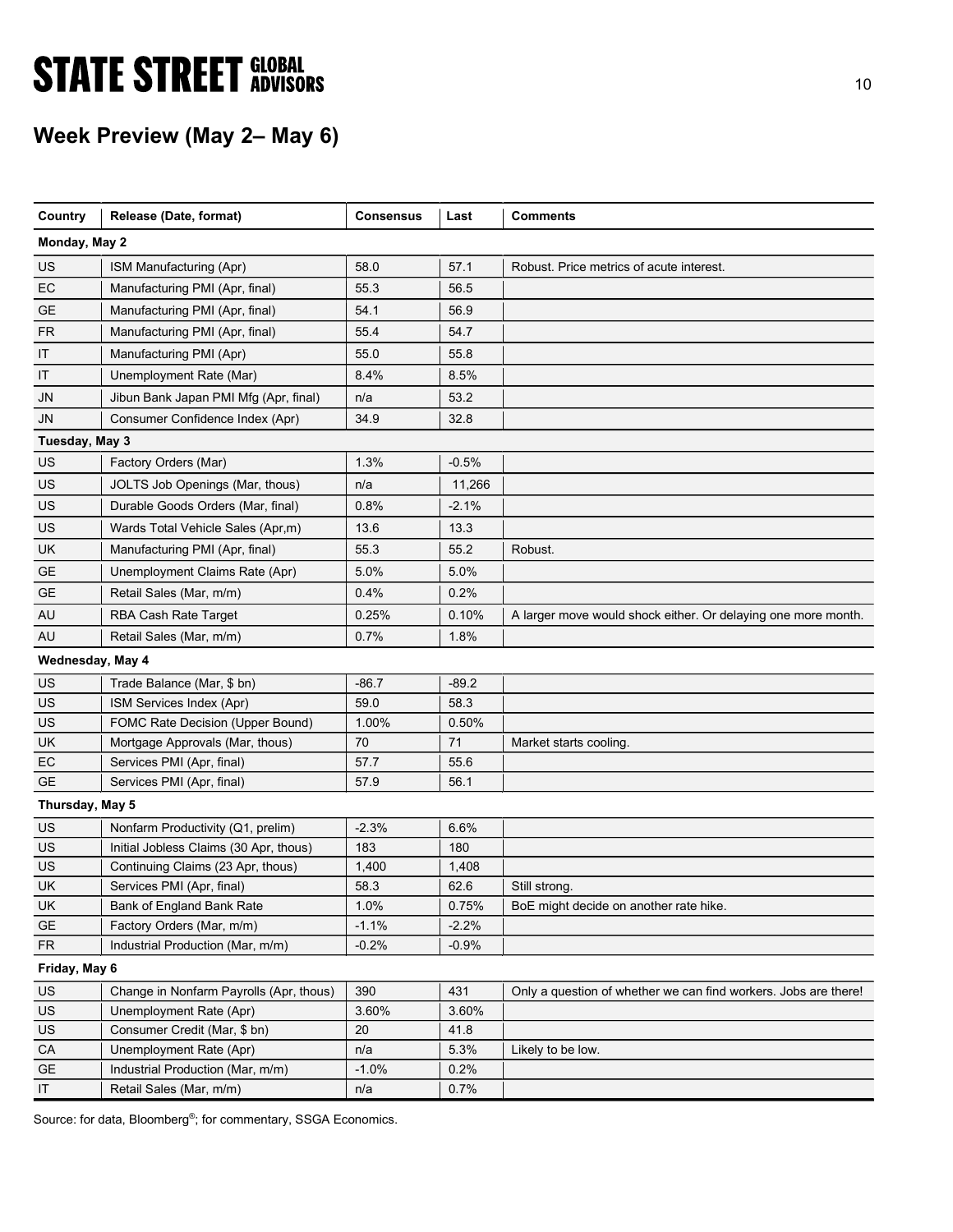### Economic Indicators

| <b>STATE STREET GLOBAL</b>                                    |                                                                 |               |                                               |         |               |         |            |            |                              |            | 11         |
|---------------------------------------------------------------|-----------------------------------------------------------------|---------------|-----------------------------------------------|---------|---------------|---------|------------|------------|------------------------------|------------|------------|
|                                                               |                                                                 |               |                                               |         |               |         |            |            |                              |            |            |
|                                                               |                                                                 |               |                                               |         |               |         |            |            |                              |            |            |
|                                                               |                                                                 |               |                                               |         |               |         |            |            |                              |            |            |
| <b>Economic Indicators</b>                                    |                                                                 |               |                                               |         |               |         |            |            |                              |            |            |
|                                                               |                                                                 |               |                                               |         |               |         |            |            |                              |            |            |
|                                                               |                                                                 |               |                                               |         |               |         |            |            |                              |            |            |
|                                                               |                                                                 |               |                                               |         |               |         |            |            |                              |            |            |
| <b>Central Bank Policy Targets</b>                            |                                                                 |               |                                               |         |               |         |            |            |                              |            |            |
| Region                                                        | <b>Target</b>                                                   |               |                                               |         |               |         |            |            | Year/Year % Change in Target |            |            |
|                                                               |                                                                 |               |                                               |         |               |         | Nov        | <b>Dec</b> | Jan                          | Feb        | Mar        |
| <b>US</b>                                                     |                                                                 |               |                                               |         |               |         |            |            |                              |            |            |
|                                                               | Target: PCE price index 2.0% y/y                                |               |                                               |         |               |         | 5.6        | 5.8        | 6.0                          | 6.3        | 6.6        |
| Canada<br>UK                                                  |                                                                 |               | Target: CPI 2.0% y/y, 1.0%-3.0% control range |         |               |         | 4.7        | 4.8<br>5.4 | 5.1                          | 5.7        | 6.7        |
| Eurozone                                                      | Target: CPI 2.0% y/y<br>Target: CPI below but close to 2.0% y/y |               |                                               |         |               |         | 5.1<br>4.9 | 5.0        | 5.5<br>5.1                   | 6.2<br>5.9 | 7.0<br>7.4 |
|                                                               |                                                                 |               |                                               |         |               |         |            |            |                              |            |            |
| Japan                                                         | Target: CPI 2.0% y/y                                            |               |                                               |         |               |         | 0.6        | 0.8        | 0.5                          | 0.9        | 1.2        |
| Australia                                                     | Target Range: CPI 2.0%-3.0% y/y                                 |               |                                               |         |               |         | 3.5        | 3.5        | 5.1                          | 5.1        | 5.1        |
| Source: Macrobond                                             |                                                                 |               |                                               |         |               |         |            |            |                              |            |            |
|                                                               |                                                                 |               |                                               |         |               |         |            |            |                              |            |            |
| <b>Key Interest Rates</b>                                     |                                                                 |               |                                               |         |               |         |            |            |                              |            |            |
|                                                               | <b>Jun-21</b>                                                   | <b>Jul-21</b> | Aug-21                                        | Sep-21  | Oct-21 Nov-21 |         | Dec-21     | Jan-22     | <b>Feb-22</b>                | Mar-22     | Apr-22     |
| US (top of target range)                                      | 0.25                                                            | 0.25          | 0.25                                          | 0.25    | 0.25          | 0.25    | 0.25       | 0.25       | 0.25                         | 0.50       | 0.50       |
| Canada (Overnight Rate)                                       | 0.25                                                            | 0.25          | 0.25                                          | 0.25    | 0.25          | 0.25    | 0.25       | 0.25       | 0.25                         | 0.50       |            |
| UK (Bank Rate)                                                | 0.10                                                            | 0.10          | 0.10                                          | 0.10    | 0.10          | 0.10    | 0.25       | 0.25       | 0.50                         | 0.75       | 0.75       |
| Eurozone (Refi)                                               | 0.00                                                            | 0.00          | 0.00                                          | 0.00    | 0.00          | 0.00    | 0.00       | 0.00       | 0.00                         | 0.00       | 0.00       |
| Japan (OCR)                                                   | $-0.05$                                                         | $-0.04$       | $-0.04$                                       | $-0.05$ | $-0.03$       | $-0.05$ | $-0.02$    | $-0.02$    | $-0.01$                      | $-0.02$    |            |
| Australia (OCR)                                               | 0.10                                                            | 0.10          | 0.10                                          | 0.10    | 0.10          | 0.10    | 0.10       | 0.10       | 0.10                         | 0.10       |            |
| Source: Macrobond                                             |                                                                 |               |                                               |         |               |         |            |            |                              |            |            |
|                                                               |                                                                 |               |                                               |         |               |         |            |            |                              |            |            |
| General Government Structural Balance as a % of Potential GDP |                                                                 |               |                                               |         |               |         |            |            |                              | Forecast   |            |
|                                                               |                                                                 | 2014          | 2015                                          | 2016    | 2017          | 2018    | 2019       | 2020       | 2021                         | 2022       | 2023       |
| $US$                                                          |                                                                 | $-2.7$        | $-2.5$                                        | $-3.5$  | $-4.2$        | $-5.2$  | $-6.1$     | $-10.4$    | $-8.0$                       | $-5.3$     | $-4.6$     |
| Canada                                                        |                                                                 | $-0.6$        | 0.0                                           | 0.1     | $-0.3$        | 0.0     | $-0.2$     | $-8.6$     | $-3.6$                       | $-2.3$     | $-1.3$     |
| UK                                                            |                                                                 | $-3.9$        | $-3.6$                                        | $-2.8$  | $-2.3$        | $-2.4$  | $-2.7$     | 0.5        | $-3.2$                       | $-4.4$     | $-2.0$     |
| Eurozone                                                      |                                                                 | $-0.7$        | $-0.6$                                        | $-0.5$  | $-0.5$        | $-0.3$  | $-0.5$     | $-4.5$     | $-4.0$                       | $-3.5$     | $-2.3$     |
| Germany                                                       |                                                                 | $1.2$         | 1.2                                           | $1.2$   | 1.1           | 1.6     | 1.3        | $-3.1$     | $-2.6$                       | $-2.0$     | $-0.5$     |
| France                                                        |                                                                 | $-2.5$        | $-2.1$                                        | $-2.0$  | $-1.9$        | $-1.5$  | $-2.1$     | $-5.9$     | $-5.9$                       | $-5.3$     | $-3.4$     |
| Italy                                                         |                                                                 | $-1.0$        | $-0.6$                                        | $-1.3$  | $-1.6$        | $-1.7$  | $-1.0$     | $-6.0$     | $-4.6$                       | $-5.2$     | $-3.7$     |
|                                                               |                                                                 |               |                                               |         |               |         |            |            |                              |            |            |

### Key Interest Rates

|                          | $Jun-21$ | <b>Jul-21</b> | Aug-21  | Sep-21  | $Oct-21$ | <b>Nov-21</b> | <b>Dec-21</b> | $Jan-22$ | Feb-22  | Mar-22  | Apr-22 |
|--------------------------|----------|---------------|---------|---------|----------|---------------|---------------|----------|---------|---------|--------|
| US (top of target range) | 0.25     | 0.25          | 0.25    | 0.25    | 0.25     | 0.25          | 0.25          | 0.25     | 0.25    | 0.50    | 0.50   |
| Canada (Overnight Rate)  | 0.25     | 0.25          | 0.25    | 0.25    | 0.25     | 0.25          | 0.25          | 0.25     | 0.25    | 0.50    |        |
| UK (Bank Rate)           | 0.10     | 0.10          | 0.10    | 0.10    | 0.10     | 0.10          | 0.25          | 0.25     | 0.50    | 0.75    | 0.75   |
| Eurozone (Refi)          | 0.00     | 0.00          | 0.00    | 0.00    | 0.00     | 0.00          | 0.00          | 0.00     | 0.00    | 0.00    | 0.00   |
| Japan (OCR)              | $-0.05$  | $-0.04$       | $-0.04$ | $-0.05$ | $-0.03$  | $-0.05$       | $-0.02$       | $-0.02$  | $-0.01$ | $-0.02$ |        |
| Australia (OCR)          | 0.10     | 0.10          | 0.10    | 0.10    | 0.10     | 0.10          | 0.10          | 0.10     | 0.10    | 0.10    |        |

| <b>Central Bank Policy Targets</b>                            |                      |                                               |                               |               |                      |                    |               |                              |          |         |
|---------------------------------------------------------------|----------------------|-----------------------------------------------|-------------------------------|---------------|----------------------|--------------------|---------------|------------------------------|----------|---------|
| Region                                                        | <b>Target</b>        |                                               |                               |               |                      |                    |               | Year/Year % Change in Target |          |         |
|                                                               |                      |                                               |                               |               |                      | Nov                | Dec           | Jan                          | Feb      | Mar     |
| <b>US</b>                                                     |                      | Target: PCE price index 2.0% y/y              |                               |               |                      | 5.6                | 5.8           | 6.0                          | 6.3      | 6.6     |
| Canada                                                        |                      | Target: CPI 2.0% y/y, 1.0%-3.0% control range |                               |               |                      | 4.7                | 4.8           | 5.1                          | 5.7      | 6.7     |
| <b>UK</b>                                                     | Target: CPI 2.0% y/y |                                               |                               |               |                      | 5.1                | 5.4           | 5.5                          | 6.2      | $7.0\,$ |
| Eurozone                                                      |                      | Target: CPI below but close to 2.0% y/y       |                               |               |                      | 4.9                | 5.0           | 5.1                          | 5.9      | 7.4     |
| Japan                                                         | Target: CPI 2.0% y/y |                                               |                               |               |                      | 0.6                | 0.8           | 0.5                          | 0.9      | 1.2     |
| Australia                                                     |                      | Target Range: CPI 2.0%-3.0% y/y               |                               |               |                      | 3.5                | 3.5           | 5.1                          | 5.1      | 5.1     |
| Source: Macrobond                                             |                      |                                               |                               |               |                      |                    |               |                              |          |         |
| <b>Key Interest Rates</b>                                     |                      |                                               |                               |               |                      |                    |               |                              |          |         |
|                                                               | <b>Jun-21</b>        | <b>Jul-21</b>                                 | Aug-21                        | <b>Sep-21</b> | $Nov-21$<br>$Oct-21$ | <b>Dec-21</b>      | <b>Jan-22</b> | Feb-22                       | Mar-22   | Apr-22  |
| US (top of target range)                                      | 0.25                 | 0.25                                          | 0.25                          | 0.25          | 0.25                 | 0.25<br>0.25       | 0.25          | 0.25                         | 0.50     | 0.50    |
| Canada (Overnight Rate)                                       | 0.25                 | 0.25                                          | 0.25                          | 0.25          | 0.25                 | 0.25<br>0.25       | 0.25          | 0.25                         | 0.50     |         |
| UK (Bank Rate)                                                | 0.10                 | 0.10                                          | 0.10                          | 0.10          | 0.10                 | 0.25<br>0.10       | 0.25          | 0.50                         | 0.75     | 0.75    |
| Eurozone (Refi)                                               | 0.00                 | 0.00                                          | 0.00                          | 0.00          | 0.00                 | 0.00<br>0.00       | 0.00          | 0.00                         | 0.00     | 0.00    |
| Japan (OCR)                                                   | $-0.05$              | $-0.04$                                       | $-0.04$                       | $-0.05$       | $-0.03$              | $-0.05$<br>$-0.02$ | $-0.02$       | $-0.01$                      | $-0.02$  |         |
| Australia (OCR)                                               | 0.10                 | 0.10                                          | 0.10                          | 0.10          | 0.10                 | 0.10<br>0.10       | 0.10          | 0.10                         | 0.10     |         |
| Source: Macrobond                                             |                      |                                               |                               |               |                      |                    |               |                              |          |         |
| General Government Structural Balance as a % of Potential GDP |                      |                                               |                               |               |                      |                    |               |                              | Forecast |         |
|                                                               |                      | 2014                                          | 2015                          | 2016          | 2017                 | 2019<br>2018       | 2020          | 2021                         | 2022     | 2023    |
| <b>US</b>                                                     |                      | $-2.7$                                        | $-2.5$                        | $-3.5$        | $-4.2$               | $-5.2$<br>$-6.1$   | $-10.4$       | $-8.0$                       | $-5.3$   | $-4.6$  |
| Canada                                                        |                      | $-0.6$                                        | 0.0                           | 0.1           | $-0.3$               | 0.0<br>$-0.2$      | $-8.6$        | $-3.6$                       | $-2.3$   | $-1.3$  |
| UK                                                            |                      | $-3.9$                                        | $-3.6$                        | $-2.8$        | $-2.3$               | $-2.4$<br>$-2.7$   | 0.5           | $-3.2$                       | $-4.4$   | $-2.0$  |
| Eurozone                                                      |                      | $-0.7$                                        | $-0.6$                        | $-0.5$        | $-0.5$               | $-0.3$<br>$-0.5$   | $-4.5$        | $-4.0$                       | $-3.5$   | $-2.3$  |
| Germany                                                       |                      | 1.2                                           | 1.2                           | 1.2           | 1.1                  | 1.3<br>1.6         | $-3.1$        | $-2.6$                       | $-2.0$   | $-0.5$  |
| France                                                        |                      | $-2.5$                                        | $-2.1$                        | $-2.0$        | $-1.9$               | $-1.5$<br>$-2.1$   | $-5.9$        | $-5.9$                       | $-5.3$   | $-3.4$  |
| Italy                                                         |                      | $-1.0$                                        | $-0.6$                        | $-1.3$        | $-1.6$               | $-1.7$<br>$-1.0$   | $-6.0$        | $-4.6$                       | $-5.2$   | $-3.7$  |
|                                                               |                      | $-5.4$                                        | $-4.2$                        | $-4.1$        | $-3.3$               | $-2.5$<br>$-2.5$   | $-8.1$        | $-6.9$                       | $-7.3$   | $-3.3$  |
| Japan<br>Australia                                            |                      | $-2.8$                                        | $-2.6$                        | $-2.3$        | $-1.6$               | $-1.2$<br>$-4.1$   | $-7.8$        | $-7.7$                       | $-5.4$   | $-3.6$  |
|                                                               |                      |                                               |                               |               |                      |                    |               |                              |          |         |
| Source: International Monetary Fund, World Economic Outlook   |                      |                                               |                               |               |                      |                    |               |                              |          |         |
| <b>Headline Consumer and Producer Price Inflation</b>         |                      |                                               |                               |               |                      |                    |               |                              |          |         |
|                                                               |                      |                                               | <b>CPI Year/Year % Change</b> |               |                      |                    |               | PPI Year/Year % Change       |          |         |
|                                                               | Dec                  | Jan                                           | Feb                           | Mar           | Apr                  | Nov                | Dec           | Jan                          | Feb      | Mar     |
| <b>US</b>                                                     | 7.0                  | 7.5                                           | 7.9                           | 8.5           |                      | 9.9                | 10.0          | 10.1                         | 10.3     | 11.2    |
| Canada                                                        | 4.8                  | 5.1                                           | 5.7                           | 6.7           |                      | 17.1               | 15.7          | 16.2                         | 15.8     | 18.5    |
| UK                                                            | 5.4                  | 5.5                                           | 6.2                           | 7.0           |                      | 9.4                | 9.4           | 9.9                          | 10.2     | 11.8    |
| Eurozone                                                      | 5.0                  | 5.1                                           | 5.9                           | 7.4           |                      | 23.7               | 26.4          | 30.6                         | 31.4     |         |
| Germany                                                       | 5.3                  | 4.9                                           | 5.1                           | 7.3           | 7.4                  | 19.2               | 24.2          | 25.0                         | 25.9     | 30.9    |
| France                                                        | 2.8                  | 2.9                                           | 3.6                           | 4.5           | 4.8                  | 16.7               | 17.3          | 20.3                         | 20.2     | 24.4    |
|                                                               | 3.9                  | 4.8                                           | 5.7                           | 6.5           | 6.2                  | 22.2               | 22.8          |                              | 32.7     | 30.0    |
| Italy                                                         |                      |                                               |                               |               |                      |                    |               | 32.9                         |          |         |
| Japan                                                         | 0.8                  | 0.5                                           | 0.9                           | 1.2           |                      | 9.2                | 8.9           | 9.2                          | 9.7      | 9.5     |

### Headline Consumer and Producer Price Inflation

| UK (Bank Rate)                                                                                 | 0.25       | 0.25       | 0.25                                 | 0.25       | 0.25    | 0.25    | 0.25        | 0.25        | 0.25                          | 0.50         |              |
|------------------------------------------------------------------------------------------------|------------|------------|--------------------------------------|------------|---------|---------|-------------|-------------|-------------------------------|--------------|--------------|
|                                                                                                | 0.10       | 0.10       | 0.10                                 | 0.10       | 0.10    | 0.10    | 0.25        | 0.25        | 0.50                          | 0.75         | 0.75         |
| Eurozone (Refi)                                                                                | 0.00       | 0.00       | 0.00                                 | 0.00       | 0.00    | 0.00    | 0.00        | 0.00        | 0.00                          | 0.00         | 0.00         |
| Japan (OCR)                                                                                    | $-0.05$    | $-0.04$    | $-0.04$                              | $-0.05$    | $-0.03$ | $-0.05$ | $-0.02$     | $-0.02$     | $-0.01$                       | $-0.02$      |              |
| Australia (OCR)                                                                                | 0.10       | 0.10       | 0.10                                 | 0.10       | 0.10    | 0.10    | 0.10        | 0.10        | 0.10                          | 0.10         |              |
| Source: Macrobond<br>General Government Structural Balance as a % of Potential GDP             |            |            |                                      |            |         |         |             |             |                               | Forecast     |              |
|                                                                                                |            | 2014       | 2015                                 | 2016       | 2017    | 2018    | 2019        | 2020        | 2021                          | 2022         | 2023         |
| US                                                                                             |            | $-2.7$     | $-2.5$                               | $-3.5$     | $-4.2$  | $-5.2$  | $-6.1$      | $-10.4$     | $-8.0$                        | $-5.3$       | $-4.6$       |
| Canada                                                                                         |            | $-0.6$     | 0.0                                  | 0.1        | $-0.3$  | 0.0     | $-0.2$      | $-8.6$      | $-3.6$                        | $-2.3$       | $-1.3$       |
| UK                                                                                             |            | $-3.9$     | $-3.6$                               | $-2.8$     | $-2.3$  | $-2.4$  | $-2.7$      | 0.5         | $-3.2$                        | $-4.4$       | $-2.0$       |
| Eurozone                                                                                       |            | $-0.7$     | $-0.6$                               | $-0.5$     | $-0.5$  | $-0.3$  | $-0.5$      | $-4.5$      | $-4.0$                        | $-3.5$       | $-2.3$       |
| Germany                                                                                        |            | 1.2        | 1.2                                  | 1.2        | 1.1     | 1.6     | 1.3         | $-3.1$      | $-2.6$                        | $-2.0$       | $-0.5$       |
| France                                                                                         |            | $-2.5$     | $-2.1$                               | $-2.0$     | $-1.9$  | $-1.5$  | $-2.1$      | $-5.9$      | $-5.9$                        | $-5.3$       | $-3.4$       |
|                                                                                                |            | $-1.0$     | $-0.6$                               | $-1.3$     | $-1.6$  | $-1.7$  | $-1.0$      | $-6.0$      | $-4.6$                        | $-5.2$       | $-3.7$       |
| Italy                                                                                          |            |            | $-4.2$                               | $-4.1$     | $-3.3$  | $-2.5$  | $-2.5$      | $-8.1$      | $-6.9$                        | $-7.3$       | $-3.3$       |
| Japan                                                                                          |            | $-5.4$     |                                      |            |         |         |             |             |                               |              |              |
|                                                                                                |            | $-2.8$     | $-2.6$                               | $-2.3$     | $-1.6$  | $-1.2$  | $-4.1$      | $-7.8$      | $-7.7$                        | $-5.4$       | $-3.6$       |
| <b>Headline Consumer and Producer Price Inflation</b>                                          |            |            |                                      |            |         |         |             |             |                               |              |              |
|                                                                                                | <b>Dec</b> | Jan        | <b>CPI Year/Year % Change</b><br>Feb | Mar        |         |         | Nov         | Dec         | PPI Year/Year % Change<br>Jan | Feb          | Mar          |
|                                                                                                | 7.0        |            |                                      |            | Apr     |         | 9.9         | 10.0        | 10.1                          | 10.3         | 11.2         |
|                                                                                                |            | 7.5        | 7.9                                  | 8.5        |         |         |             |             |                               |              |              |
| Australia<br>Source: International Monetary Fund, World Economic Outlook<br>US<br>Canada<br>UK | 4.8<br>5.4 | 5.1<br>5.5 | 5.7<br>6.2                           | 6.7<br>7.0 |         |         | 17.1<br>9.4 | 15.7<br>9.4 | 16.2<br>9.9                   | 15.8<br>10.2 | 18.5<br>11.8 |
| Eurozone                                                                                       | 5.0        | 5.1        | 5.9                                  | $7.4$      |         |         | 23.7        | 26.4        | 30.6                          | 31.4         |              |
| Germany                                                                                        | 5.3        | 4.9        | 5.1                                  | 7.3        | 7.4     |         | 19.2        | 24.2        | 25.0                          | 25.9         | 30.9         |
| France                                                                                         | 2.8        | 2.9        | 3.6                                  | 4.5        | 4.8     |         | 16.7        | 17.3        | 20.3                          | 20.2         | 24.4         |
| Italy                                                                                          | 3.9        | 4.8        | 5.7                                  | 6.5        | 6.2     |         | 22.2        | 22.8        | 32.9                          | 32.7         | 30.0         |
| Japan                                                                                          | 0.8        | 0.5        | 0.9                                  | 1.2        |         |         | 9.2         | 8.9         | 9.2                           | 9.7          | 9.5          |
| Australia                                                                                      | 3.5        | 5.1        | 5.1                                  | 5.1        |         |         | 3.7         | 3.7         | 4.9                           | 4.9          | 4.9          |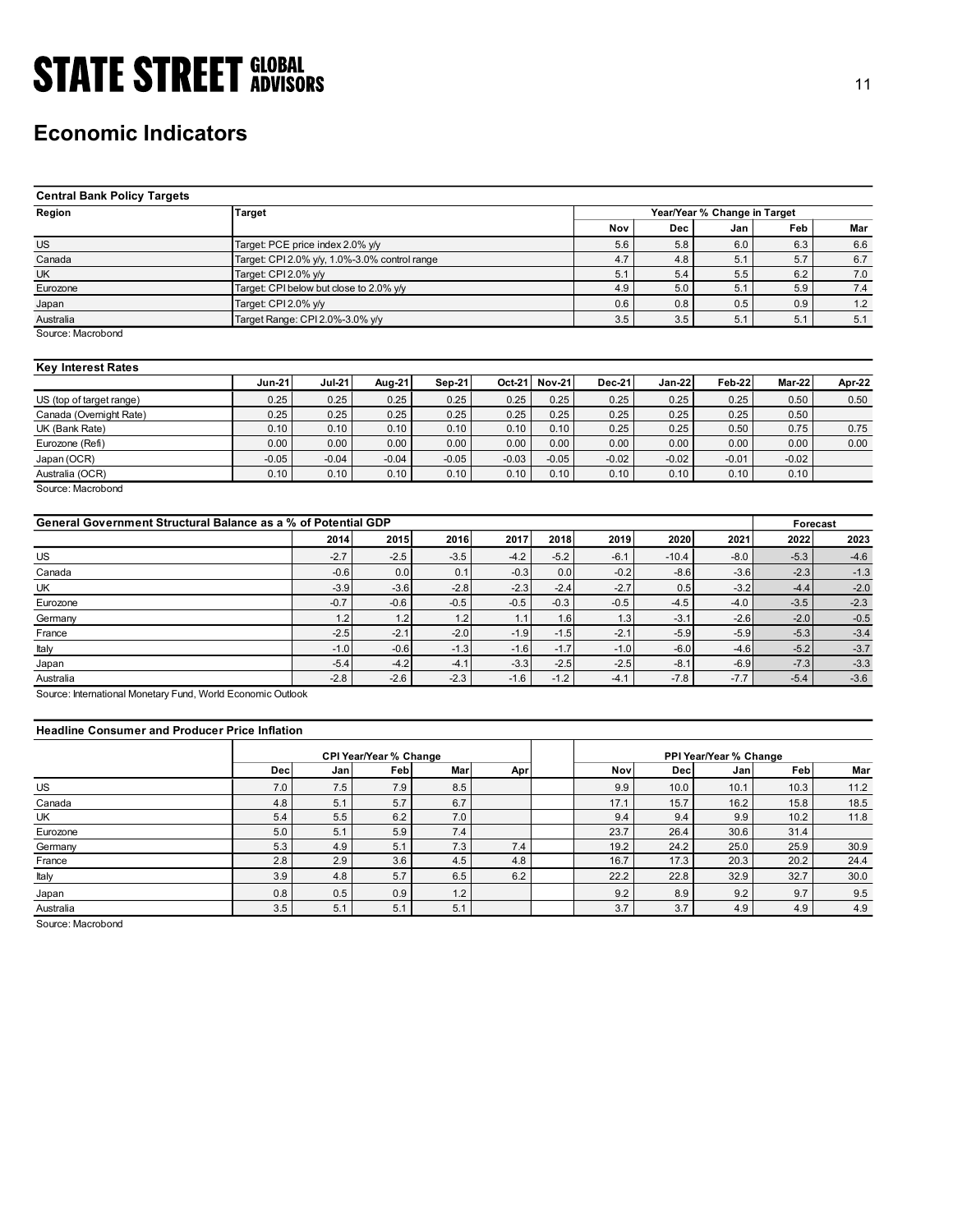### Economic Indicators

### Real GDP Growth (Q/Q Seasonally Adjusted)

| <b>STATE STREET GLOBAL</b>                            |                |               |                          |                |            |                          |                |                    |                | 12            |
|-------------------------------------------------------|----------------|---------------|--------------------------|----------------|------------|--------------------------|----------------|--------------------|----------------|---------------|
|                                                       |                |               |                          |                |            |                          |                |                    |                |               |
|                                                       |                |               |                          |                |            |                          |                |                    |                |               |
| <b>Economic Indicators</b>                            |                |               |                          |                |            |                          |                |                    |                |               |
|                                                       |                |               |                          |                |            |                          |                |                    |                |               |
|                                                       |                |               |                          |                |            |                          |                |                    |                |               |
| Real GDP Growth (Q/Q Seasonally Adjusted)             |                |               |                          |                |            |                          |                |                    |                |               |
|                                                       |                |               | Quarter/Quarter % Change |                |            |                          |                | Year/Year % Change |                |               |
|                                                       | Q1-21          | Q2-21         | Q3-21                    | Q4-21          | Q1-22      | Q1-21                    | $Q2-21$        | Q3-21              | Q4-21          | Q1-22         |
| US                                                    | 1.5            | 1.6           | 0.6                      | 1.7            | $-0.4$     | 0.5                      | 12.2           | 4.9                | 5.5            | 3.6           |
| Canada                                                | 1.2            | $-0.9$        | 1.3                      | 1.6            |            | 0.2                      | 11.7           | 3.8                | 3.3            |               |
| UK                                                    | $-1.2$         | 5.6           | 0.9                      | 1.3            |            | $-5.0$                   | 24.5           | 6.9                | 6.6            |               |
| Eurozone                                              | $-0.1$         | 2.2           | 2.2                      | 0.3            | 0.2        | $-0.9$                   | 14.6           | 4.1                | 4.7            | 5.0           |
| Germany                                               | $-1.7$         | 2.2           | 1.7                      | $-0.3$         | 0.2        | $-2.8$                   | 10.3           | 2.9                | 1.8            | $3.7\,$       |
| France                                                | 0.2            | 1.5           | 3.0                      | 0.8            | 0.0        | 1.6                      | 19.1           | 3.5                | 5.5            | $5.3\,$       |
| Italy                                                 | 0.3            | 2.7           | 2.5                      | 0.7            | $-0.2$     | 0.1                      | 17.7           | 3.9                | 6.2            | 5.8           |
| Japan                                                 | $-0.5$         | 0.6           | $-0.7$                   | 1.1            |            | $-1.8$                   | 7.3            | 1.2                | 0.4            |               |
| Australia                                             | 1.9            | 0.8           | $-1.9$                   | 3.4            |            | 1.3                      | 9.6            | 4.0                | 4.2            |               |
| Source: Macrobond                                     |                |               |                          |                |            |                          |                |                    |                |               |
|                                                       |                |               |                          |                |            |                          |                |                    |                |               |
| Industrial Production Index (M/M Seasonally Adjusted) |                |               |                          |                |            |                          |                |                    |                |               |
|                                                       |                |               | Month/Month % Change     |                |            |                          |                | Year/Year % Change |                |               |
|                                                       | Nov            | <b>Dec</b>    | Jan                      | Feb            | Mar        | Nov                      | <b>Dec</b>     | Jan                | Feb            | Mar           |
| US                                                    | 0.8            | $-0.4$        | 1.0                      | 0.9            | 0.9        | 5.0                      | 3.4            | 3.3                | 7.5            | 5.5           |
| Canada                                                | $-0.3$         | 0.0           | $-0.1$                   | 1.1            |            | 3.3                      | 2.2            | 1.5                | 4.5            |               |
| UK                                                    | 1.0            | 0.3           | 0.7                      | $-0.6$         |            | 0.2                      | 0.9            | 3.1                | 1.6            |               |
| Germany                                               | 0.4            | 0.9           | 1.4                      | 0.2            |            | $-2.1$                   | $-2.8$         | 0.7                | 3.0            |               |
|                                                       | $-0.7$         | $-0.1$        | 1.8                      | $-0.9$         |            | $-0.4$                   | $-0.1$         | $-1.1$             | 2.4            |               |
| France                                                | 2.0            | $-1.1$        | $-3.4$                   | 4.0            |            | $6.6\,$                  | 4.8            | $-2.2$             | 3.2            |               |
| Italy                                                 |                | 0.2           | $-2.4$                   | 2.0            | 0.3        | 2.3                      | 2.8            | $-1.6$             | 0.5            | $-0.8$        |
| Japan                                                 | 5.0            |               |                          |                |            |                          |                |                    |                |               |
| Source: Macrobond                                     |                |               |                          |                |            |                          |                |                    |                |               |
|                                                       |                |               |                          |                |            |                          |                |                    |                |               |
|                                                       |                |               |                          |                |            |                          |                |                    |                |               |
| <b>Unemployment Rate (Seasonally Adjusted)</b>        |                |               |                          |                |            |                          |                |                    |                |               |
|                                                       | <b>May-21</b>  | <b>Jun-21</b> | <b>Jul-21</b>            | <b>Aug-21</b>  | Sep-21     | Oct-21<br><b>Nov-21</b>  | Dec-21         | <b>Jan-22</b>      | Feb-22         | <b>Mar-22</b> |
| <b>US</b>                                             | 5.8            | 5.9           | $5.4$                    | 5.2            | $4.7\,$    | $4.2\,$<br>4.6           | 3.9            | 4.0                | 3.8            | $3.6\,$       |
| Canada                                                | 8.0            | 7.6           | 7.4                      | 7.1            | 7.0        | 6.8<br>6.1               | 6.0            | 6.5                | $5.5$          | 5.3           |
| <b>UK</b>                                             | 4.7            | 4.6           | 4.5                      | 4.3            | 4.2        | 4.1<br>4.1               | 3.9            | 3.8                |                |               |
| Eurozone                                              | 8.1            | 7.9           | 7.6                      | 7.5            | 7.3        | 7.1<br>7.2               | 7.0            | 6.9                | 6.8            |               |
| Germany                                               | $5.9\,$        | $5.8\,$       | $5.6\,$                  | 5.5            | $5.4\,$    | $5.3$<br>5.4             | $5.2\,$        | 5.1                | $5.0\,$        | 5.0           |
| France<br>Italy                                       | 8.2<br>$9.8\,$ | 8.1<br>9.4    | 7.9<br>9.1               | 7.8<br>$9.2\,$ | 7.6<br>9.1 | 7.4<br>7.5<br>9.3<br>9.1 | 7.5<br>$9.0\,$ | 7.5<br>8.8         | 7.4<br>$8.5\,$ |               |

### Industrial Production Index (M/M Seasonally Adjusted)

|         |        |            | Month/Month % Change |        |     |        |        | Year/Year % Change |     |        |
|---------|--------|------------|----------------------|--------|-----|--------|--------|--------------------|-----|--------|
|         | Nov    | <b>Dec</b> | Janl                 | Feb    | Mar | Nov    | Decl   | Janl               | Feb | Mar    |
| US      | 0.8    | $-0.4$     | 1.0                  | 0.9    | 0.9 | 5.0    | 3.4    | 3.3                | 7.5 | 5.5    |
| Canada  | $-0.3$ | 0.0        | $-0.1$               | 1.1    |     | 3.3    | 2.2    | 1.5                | 4.5 |        |
| UK      | 1.0    | 0.3        | 0.7                  | $-0.6$ |     | 0.2    | 0.9    | 3.1                | 1.6 |        |
| Germany | 0.4    | 0.9        | 1.4                  | 0.2    |     | $-2.1$ | $-2.8$ | 0.7                | 3.0 |        |
| France  | $-0.7$ | $-0.1$     | 1.8                  | $-0.9$ |     | $-0.4$ | $-0.1$ | $-1.$              | 2.4 |        |
| Italy   | 2.0    | $-1.$      | $-3.4$               | 4.0    |     | 6.6    | 4.8    | $-2.2$             | 3.2 |        |
| Japan   | 5.0    | 0.2        | $-2.4$               | 2.0    | 0.3 | 2.3    | 2.8    | $-1.6$             | 0.5 | $-0.8$ |

### Unemployment Rate (Seasonally Adjusted)

| US                                                          | 1.5    | 1.6           | 0.6                  | 1.7    | -0.4   |         | U.5           | 12.2          | 4.9                | 5.5    | 3.6     |
|-------------------------------------------------------------|--------|---------------|----------------------|--------|--------|---------|---------------|---------------|--------------------|--------|---------|
| Canada                                                      | 1.2    | $-0.9$        | 1.3                  | 1.6    |        |         | 0.2           | 11.7          | 3.8                | 3.3    |         |
| UK                                                          | $-1.2$ | 5.6           | 0.9                  | 1.3    |        |         | $-5.0$        | 24.5          | 6.9                | 6.6    |         |
| Eurozone                                                    | $-0.1$ | 2.2           | 2.2                  | 0.3    | 0.2    |         | $-0.9$        | 14.6          | 4.1                | 4.7    | 5.0     |
| Germany                                                     | $-1.7$ | 2.2           | 1.7                  | $-0.3$ | 0.2    |         | $-2.8$        | 10.3          | 2.9                | 1.8    | 3.7     |
| France                                                      | 0.2    | 1.5           | 3.0                  | 0.8    | 0.0    |         | 1.6           | 19.1          | 3.5                | 5.5    | $5.3$   |
| Italy                                                       | 0.3    | 2.7           | 2.5                  | 0.7    | $-0.2$ |         | 0.1           | 17.7          | 3.9                | 6.2    | 5.8     |
| Japan                                                       | $-0.5$ | 0.6           | $-0.7$               | 1.1    |        |         | $-1.8$        | 7.3           | 1.2                | 0.4    |         |
| Australia                                                   | 1.9    | 0.8           | $-1.9$               | 3.4    |        |         | 1.3           | 9.6           | 4.0                | 4.2    |         |
| Source: Macrobond                                           |        |               |                      |        |        |         |               |               |                    |        |         |
| Industrial Production Index (M/M Seasonally Adjusted)       |        |               |                      |        |        |         |               |               |                    |        |         |
|                                                             |        |               | Month/Month % Change |        |        |         |               |               | Year/Year % Change |        |         |
|                                                             | Nov    | Dec           |                      | Feb    | Mar    |         | Nov           | Dec           | Jan                | Feb    | Mar     |
|                                                             |        |               | Jan                  |        |        |         |               |               |                    |        |         |
| US                                                          | 0.8    | $-0.4$        | 1.0                  | 0.9    | 0.9    |         | 5.0           | 3.4           | 3.3                | 7.5    | 5.5     |
| Canada                                                      | $-0.3$ | 0.0           | $-0.1$               | 1.1    |        |         | 3.3           | 2.2           | 1.5                | 4.5    |         |
| UK                                                          | 1.0    | 0.3           | 0.7                  | $-0.6$ |        |         | 0.2           | 0.9           | 3.1                | 1.6    |         |
| Germany                                                     | 0.4    | 0.9           | 1.4                  | 0.2    |        |         | $-2.1$        | $-2.8$        | 0.7                | 3.0    |         |
| France                                                      | $-0.7$ | $-0.1$        | 1.8                  | $-0.9$ |        |         | $-0.4$        | $-0.1$        | $-1.1$             | 2.4    |         |
| Italy                                                       | 2.0    | $-1.1$        | $-3.4$               | 4.0    |        |         | 6.6           | 4.8           | $-2.2$             | 3.2    |         |
| Japan                                                       | 5.0    | 0.2           | $-2.4$               | 2.0    | 0.3    |         | 2.3           | 2.8           | $-1.6$             | 0.5    | $-0.8$  |
| <b>Unemployment Rate (Seasonally Adjusted)</b>              |        |               |                      |        |        |         |               |               |                    |        |         |
|                                                             | May-21 | <b>Jun-21</b> | <b>Jul-21</b>        | Aug-21 | Sep-21 | Oct-21  | <b>Nov-21</b> | <b>Dec-21</b> | <b>Jan-22</b>      | Feb-22 | Mar-22  |
| <b>US</b>                                                   | 5.8    | 5.9           | 5.4                  | 5.2    | 4.7    | 4.6     | 4.2           | 3.9           | 4.0                | 3.8    | 3.6     |
| Canada                                                      | 8.0    | 7.6           | 7.4                  | 7.1    | 7.0    | 6.8     | 6.1           | 6.0           | 6.5                | 5.5    | $5.3$   |
| UK                                                          | 4.7    | 4.6           | 4.5                  | 4.3    | 4.2    | 4.1     | 4.1           | 3.9           | 3.8                |        |         |
| Eurozone                                                    | 8.1    | 7.9           | 7.6                  | 7.5    | 7.3    | 7.2     | 7.1           | 7.0           | 6.9                | 6.8    |         |
| Germany                                                     | 5.9    | 5.8           | 5.6                  | 5.5    | 5.4    | 5.4     | 5.3           | 5.2           | 5.1                | 5.0    | 5.0     |
| France                                                      | 8.2    | 8.1           | 7.9                  | 7.8    | 7.6    | 7.5     | 7.4           | 7.5           | 7.5                | 7.4    |         |
| Italy                                                       | 9.8    | 9.4           | 9.1                  | 9.2    | 9.1    | 9.3     | 9.1           | 9.0           | 8.8                | 8.5    |         |
| Japan                                                       | 2.9    | 2.9           | 2.8                  | 2.8    | 2.8    | 2.7     | 2.8           | 2.7           | 2.8                | 2.7    | 2.6     |
| Australia                                                   | 5.1    | 4.9           | 4.6                  | 4.5    | 4.6    | 5.2     | 4.6           | 4.2           | 4.2                | 4.0    | 4.0     |
| Source: Macrobond                                           |        |               |                      |        |        |         |               |               |                    |        |         |
|                                                             |        |               |                      |        |        |         |               |               |                    |        |         |
| Current Account Balance as a % of GDP (Seasonally Adjusted) |        |               |                      |        |        |         |               |               |                    |        |         |
|                                                             | Q2-19  | Q3-19         | Q4-19                | Q1-20  | Q2-20  | $Q3-20$ | Q4-20         | $Q1-21$       | Q2-21              | Q3-21  | Q4-21   |
| US                                                          | $-2.3$ | $-2.2$        | $-1.9$               | $-2.1$ | $-3.2$ | $-3.3$  | $-3.3$        | $-3.4$        | $-3.5$             | $-3.8$ | $-3.6$  |
| Canada                                                      | $-1.3$ | $-2.2$        | $-1.6$               | $-3.2$ | $-1.1$ | $-2.0$  | $-0.8$        | 0.1           | 0.1                | 0.1    | $-0.1$  |
| UK                                                          | $-2.9$ | $-2.5$        | 0.5                  | $-2.2$ | $-1.4$ | $-1.4$  | $-4.8$        | $-2.2$        | $-2.0$             | $-4.9$ | $-1.2$  |
| Eurozone                                                    | 1.7    | 3.1           | 1.6                  | 0.7    | 1.4    | 2.7     | 3.1           | 3.7           | 3.2                | 2.6    | 0.8     |
| Germany                                                     | 7.7    | 7.8           | 7.4                  | 6.8    | 5.2    | 7.3     | 8.3           | 9.0           | 7.8                | 7.0    | 6.5     |
|                                                             | $-0.4$ | $-0.6$        | $-0.4$               | $-1.4$ | $-3.6$ | $-2.1$  | $-0.8$        | $-0.8$        | $-0.4$             | $-0.7$ | $-1.3$  |
| France                                                      |        |               |                      |        |        |         |               |               |                    |        |         |
| Japan                                                       | 4.3    | 3.7           | 4.6                  | 4.2    | 3.6    | $4.0\,$ | 3.4           | 3.1           | 3.4                | 3.5    | $3.5\,$ |

| US                                                                                                                                                | 0.8           | $-0.4$        | 1.0           | 0.9           | 0.9           |               | 5.0           | 3.4           | 3.3           | $7.5\,$          | 5.5           |
|---------------------------------------------------------------------------------------------------------------------------------------------------|---------------|---------------|---------------|---------------|---------------|---------------|---------------|---------------|---------------|------------------|---------------|
|                                                                                                                                                   |               |               |               |               |               |               |               |               |               |                  |               |
| Canada                                                                                                                                            | $-0.3$        | 0.0           | $-0.1$        | 1.1           |               |               | 3.3           | 2.2           | 1.5           | 4.5              |               |
| UK                                                                                                                                                | 1.0           | 0.3           | 0.7           | $-0.6$        |               |               | 0.2           | 0.9           | 3.1           | 1.6              |               |
| Germany                                                                                                                                           | 0.4           | 0.9           | 1.4           | 0.2           |               |               | $-2.1$        | $-2.8$        | 0.7           | 3.0              |               |
| France                                                                                                                                            | $-0.7$        | $-0.1$        | 1.8           | $-0.9$        |               |               | $-0.4$        | $-0.1$        | $-1.1$        | 2.4              |               |
| Italy                                                                                                                                             | 2.0           | $-1.1$        | $-3.4$        | 4.0           |               |               | 6.6           | 4.8           | $-2.2$        | 3.2              |               |
| Japan                                                                                                                                             | 5.0           | 0.2           | $-2.4$        | 2.0           | 0.3           |               | 2.3           | 2.8           | $-1.6$        | 0.5              | $-0.8$        |
| Source: Macrobond                                                                                                                                 |               |               |               |               |               |               |               |               |               |                  |               |
| <b>Unemployment Rate (Seasonally Adjusted)</b>                                                                                                    |               |               |               |               |               |               |               |               |               |                  |               |
|                                                                                                                                                   | $May-21$      | <b>Jun-21</b> | <b>Jul-21</b> | <b>Aug-21</b> | <b>Sep-21</b> | Oct-21        | <b>Nov-21</b> | <b>Dec-21</b> | $Jan-22$      | Feb-22           | <b>Mar-22</b> |
| US                                                                                                                                                | 5.8           | 5.9           | 5.4           | 5.2           | 4.7           | 4.6           | 4.2           | 3.9           | 4.0           | 3.8              | 3.6           |
| Canada                                                                                                                                            | 8.0           | 7.6           | 7.4           | 7.1           | $7.0\,$       | 6.8           | 6.1           | $6.0\,$       | 6.5           | 5.5              | 5.3           |
| UK                                                                                                                                                | 4.7           | 4.6           | 4.5           | $4.3\,$       | 4.2           | 4.1           | 4.1           | 3.9           | 3.8           |                  |               |
| Eurozone                                                                                                                                          | 8.1           | 7.9           | 7.6           | $7.5\,$       | 7.3           | 7.2           | 7.1           | 7.0           | 6.9           | 6.8              |               |
| Germany                                                                                                                                           | 5.9           | 5.8           | 5.6           | $5.5\,$       | 5.4           | 5.4           | 5.3           | $5.2\,$       | 5.1           | $5.0\,$          | $5.0\,$       |
|                                                                                                                                                   |               | 8.1           | 7.9           | 7.8           | 7.6           | 7.5           | 7.4           | 7.5           | 7.5           | 7.4              |               |
|                                                                                                                                                   |               |               |               |               |               |               |               |               |               |                  |               |
| France                                                                                                                                            | 8.2           |               |               |               |               |               |               |               |               |                  |               |
|                                                                                                                                                   | 9.8           | 9.4           | 9.1           | 9.2           | 9.1           | 9.3           | 9.1           | 9.0           | 8.8           | 8.5              |               |
|                                                                                                                                                   | 2.9<br>5.1    | 2.9<br>4.9    | 2.8<br>4.6    | 2.8<br>4.5    | 2.8<br>4.6    | 2.7<br>5.2    | 2.8<br>4.6    | 2.7<br>4.2    | 2.8<br>4.2    | 2.7<br>4.0       | 2.6<br>4.0    |
|                                                                                                                                                   |               |               |               |               |               |               |               |               |               |                  |               |
|                                                                                                                                                   |               |               |               |               |               |               |               |               |               |                  |               |
|                                                                                                                                                   | $Q2-19$       | $Q3-19$       | $Q4-19$       | $Q1-20$       | Q2-20         | $Q3-20$       | Q4-20         | Q1-21         | Q2-21         | Q3-21            | Q4-21         |
|                                                                                                                                                   | $-2.3$        | $-2.2$        | $-1.9$        | $-2.1$        | $-3.2$        | $-3.3$        | $-3.3$        | $-3.4$        | $-3.5$        | $-3.8$           | $-3.6$        |
|                                                                                                                                                   | $-1.3$        | $-2.2$        | $-1.6$        | $-3.2$        | $-1.1$        | $-2.0$        | $-0.8$        | 0.1           | 0.1           | 0.1              | $-0.1$        |
|                                                                                                                                                   | $-2.9$        | $-2.5$        | 0.5           | $-2.2$        | $-1.4$        | $-1.4$        | $-4.8$        | $-2.2$        | $-2.0$        | $-4.9$           | $-1.2$        |
| Italy<br>Japan<br>Australia<br>Source: Macrobond<br>Current Account Balance as a % of GDP (Seasonally Adjusted)<br>US<br>Canada<br>UK<br>Eurozone | 1.7           | 3.1           | 1.6           | 0.7           | 1.4           | 2.7           | 3.1           | 3.7           | 3.2           | $\overline{2.6}$ | 0.8           |
|                                                                                                                                                   | 7.7           | 7.8           | 7.4           | 6.8           | 5.2           | 7.3           | 8.3           | 9.0           | 7.8           | $7.0$            | 6.5           |
| Germany<br>France                                                                                                                                 | $-0.4$        | $-0.6$        | $-0.4$        | $-1.4$        | $-3.6$        | $-2.1$        | $-0.8$        | $-0.8$        | $-0.4$        | $-0.7$           | $-1.3$        |
| Japan<br>Australia                                                                                                                                | 4.3<br>$-1.5$ | 3.7<br>$-2.5$ | 4.6<br>$-2.8$ | 4.2<br>$-3.5$ | 3.6<br>$-2.2$ | 4.0<br>$-2.7$ | 3.4<br>$-2.2$ | 3.1<br>$-1.4$ | 3.4<br>$-0.2$ | 3.5<br>1.2       | 3.5           |